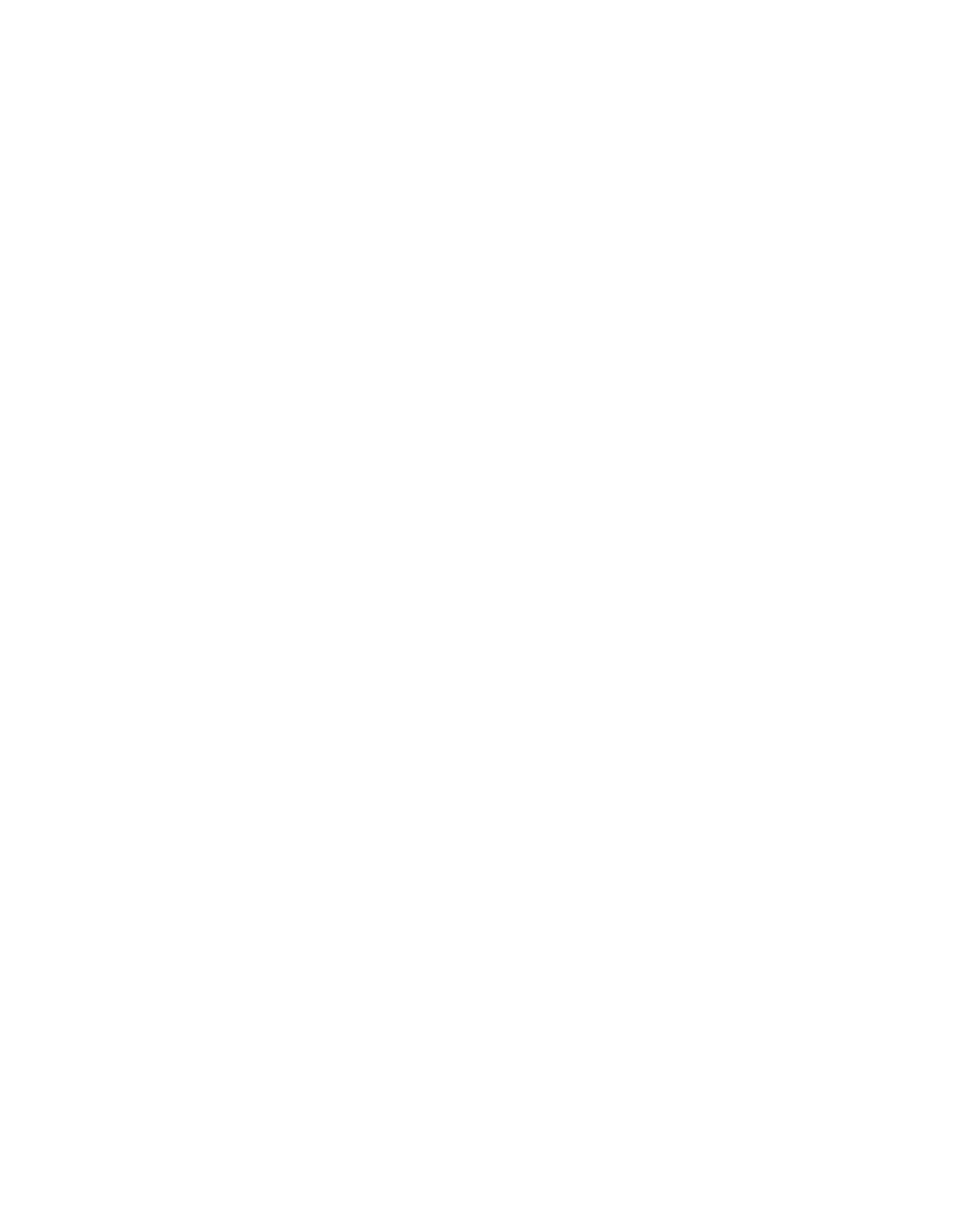#### **JOINT ASSEMBLY**

#### **Wednesday, May 5, 2021 at 12:00 Noon**

**S. 699--Senators Peeler, Alexander, Scott and Verdin: A CONCURRENT RESOLUTION TO FIX WEDNESDAY, MAY 5, 2021, AT NOON AS THE DATE AND TIME FOR THE HOUSE OF REPRESENTATIVES AND THE SENATE TO MEET IN JOINT SESSION IN THE HALL OF THE HOUSE OF REPRESENTATIVES TO ELECT ONE MEMBER OF THE LEGISLATIVE AUDIT COUNCIL, AT-LARGE, WHOSE TERM WILL EXPIRE JUNE 30, 2027; TO ELECT A MEMBER OF THE BOARD OF TRUSTEES OF COASTAL CAROLINA UNIVERSITY FROM THE SECOND CONGRESSIONAL DISTRICT, SEAT 2, FOR A TERM TO EXPIRE JUNE 30, 2025; A MEMBER FROM THE FOURTH CONGRESSIONAL DISTRICT, SEAT 4, FOR A TERM TO EXPIRE JUNE 30, 2025; FROM THE SIXTH CONGRESSIONAL DISTRICT, SEAT 6, FOR A TERM TO EXPIRE JUNE 30, 2025, AND MEMBERS, AT-LARGE, FROM SEATS 8, 10, 12, 14, AND 15, RESPECTIVELY, ALL FOR TERMS TO EXPIRE JUNE 30, 2025; TO ELECT A MEMBER OF THE BOARD OF TRUSTEES OF WINTHROP UNIVERSITY, AT-LARGE, SEAT 10, FOR A TERM TO EXPIRE JUNE 30, 2027; TO ELECT ONE MEMBER TO THE COMMISSION OF THE OLD EXCHANGE BUILDING, AT-LARGE, WHOSE TERM WILL EXPIRE JUNE 30, 2027; AND TO ELECT FOUR MEMBERS, AT-LARGE, OF THE BOARD OF TRUSTEES OF THE WIL LOU GRAY OPPORTUNITY SCHOOL, ALL FOR TERMS TO EXPIRE JUNE 30, 2025.**

(Adopted--March 31, 2021)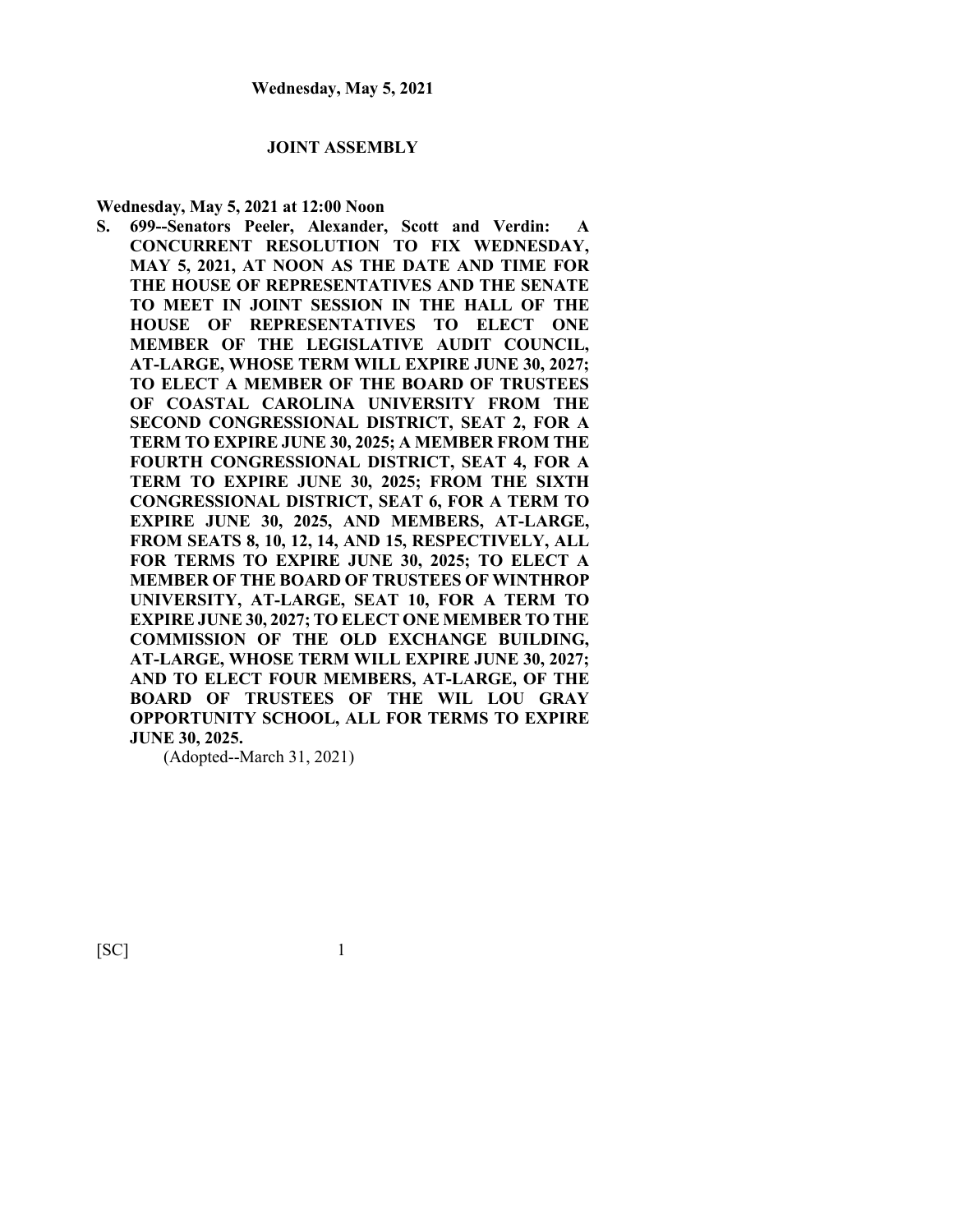### **UNCONTESTED LOCAL SECOND READING BILLS**

**S. 448--Senator Fanning: A BILL TO AMEND ACT 379 OF 1959, AS AMENDED, RELATING TO THE CHESTER METROPOLITAN DISTRICT, SO AS TO ADD FOUR MEMBERS TO THE CHESTER COUNTY BOARD OF DIRECTORS APPOINTED BY THE CHESTER COUNTY LEGISLATIVE DELEGATION.**

(Without reference--January 12, 2021)

**S. 771--Senator Hutto: A BILL TO CONSOLIDATE BAMBERG-EHRHARDT SCHOOL DISTRICT ONE (ALSO KNOWN AS BAMBERG SCHOOL DISTRICT ONE) AND DENMARK-OLAR SCHOOL DISTRICT TWO (ALSO KNOWN AS BAMBERG SCHOOL DISTRICT TWO) INTO ONE SCHOOL DISTRICT TO BE KNOWN AS THE BAMBERG COUNTY CONSOLIDATED SCHOOL DISTRICT; TO ABOLISH BAMBERG-EHRHARDT SCHOOL DISTRICT ONE AND DENMARK-OLAR SCHOOL DISTRICT TWO ON JULY 1, 2022; TO PROVIDE THAT THE BAMBERG COUNTY CONSOLIDATED SCHOOL DISTRICT MUST BE GOVERNED BY A BOARD OF TRUSTEES CONSISTING OF SEVEN MEMBERS, WHICH INITIALLY MUST BE APPOINTED BY THE BAMBERG COUNTY LEGISLATIVE DELEGATION, AND BEGINNING WITH THE 2022 GENERAL ELECTION, SEVEN MEMBERS MUST BE ELECTED FROM DEFINED SINGLE-MEMBER ELECTION DISTRICTS DRAWN FROM THE COMBINED GEOGRAPHIC AREA OF THE FORMER BAMBERG-EHRHARDT SCHOOL DISTRICT ONE AND THE FORMER DENMARK-OLAR SCHOOL DISTRICT TWO; TO PROVIDE THAT THE MEMBERS OF THE BAMBERG COUNTY CONSOLIDATED SCHOOL DISTRICT BOARD OF TRUSTEES MUST BE ELECTED IN NONPARTISAN ELECTIONS CONDUCTED AT THE SAME TIME AS THE 2022 GENERAL ELECTION AND EVERY FOUR YEARS THEREAFTER, EXCEPT AS PROVIDED IN THIS ACT TO STAGGER THE MEMBERS' TERMS; TO ESTABLISH THE BOARD'S POWERS, DUTIES, AND RESPONSIBILITIES; TO PROVIDE THAT THE DISTRICT SUPERINTENDENT IS THE CHIEF**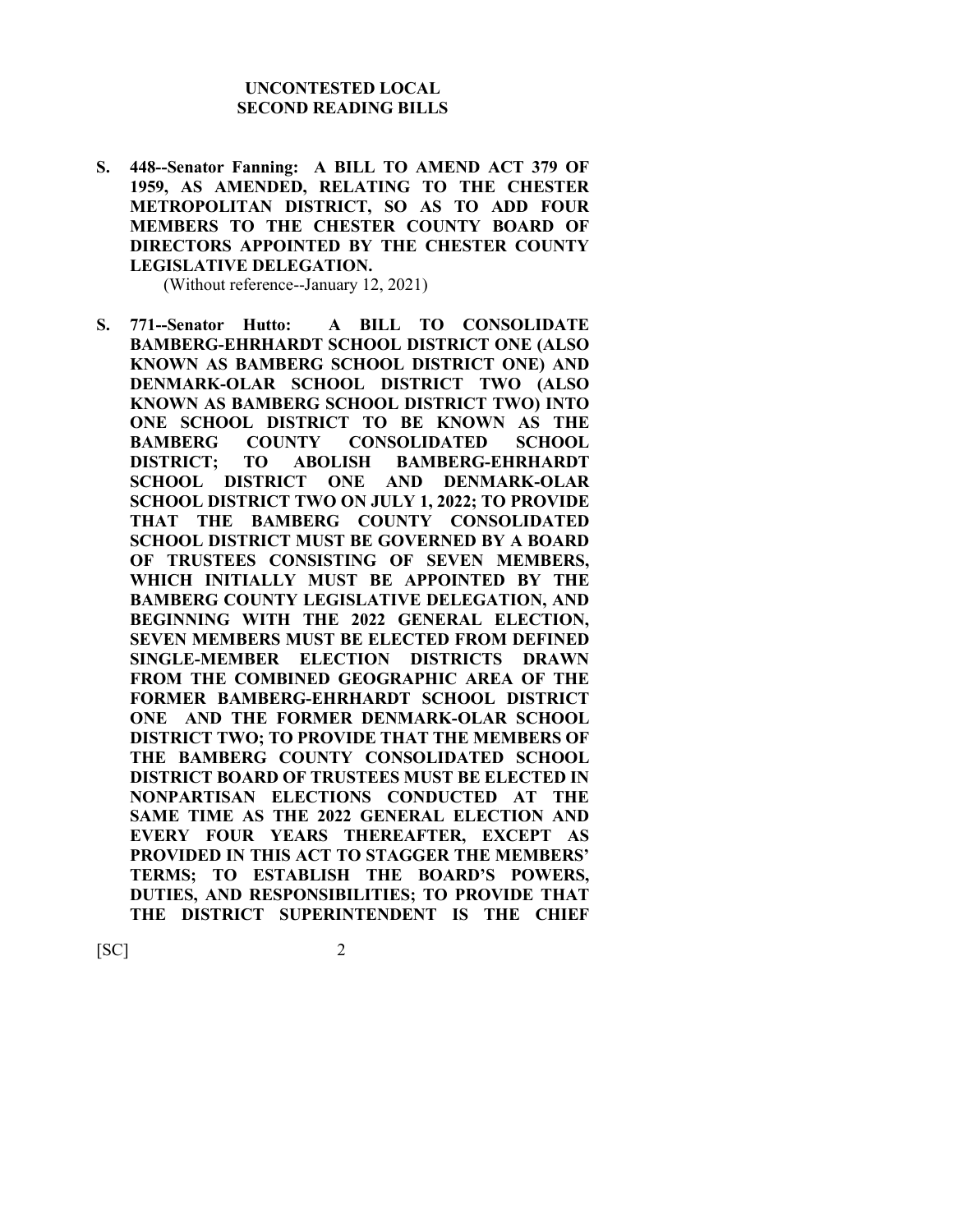**OPERATING OFFICER OF THE DISTRICT AND IS RESPONSIBLE TO THE BOARD FOR THE PROPER ADMINISTRATION OF ALL AFFAIRS OF THE DISTRICT AND SUBJECT TO ALL OTHER PROVISIONS OF LAW RELATING TO HIS DUTIES; TO INCLUDE INTERIM MILLAGE PROVISIONS FOR YEARS 2022 AND 2023, AND TO PROVIDE THAT BEGINNING IN 2024, THE BAMBERG COUNTY CONSOLIDATED SCHOOL DISTRICT SHALL HAVE TOTAL FISCAL AUTONOMY.**

(Without reference--April 27, 2021) (Amended--May 04, 2021)

**H. 4241--Reps. Anderson and Hewitt: A BILL TO AMEND ACT 907 OF 1962, AS AMENDED, RELATING TO THE GEORGETOWN COUNTY SCHOOL DISTRICT AND THE GEORGETOWN COUNTY BOARD OF EDUCATION, SO AS TO, AMONG OTHER THINGS, CONFORM LOCAL ELECTION PROCEDURES FOR MEMBERS OF THE BOARD OF EDUCATION TO THE CONTROLLING 2008 CONSENT JUDGMENT AND DECREE; TO DEFINE RELEVANT TERMS; TO PROVIDE THAT THE GEORGETOWN COUNTY SCHOOL DISTRICT MUST BE GOVERNED BY A BOARD OF EDUCATION CONSISTING OF NINE MEMBERS WHO MUST BE ELECTED IN NONPARTISAN ELECTIONS CONDUCTED AT THE SAME TIME AS THE GENERAL ELECTION AND EVERY FOUR YEARS THEREAFTER, EXCEPT AS PROVIDED IN THIS ACT TO STAGGER THE MEMBERS' TERMS; TO PROVIDE THAT WHEN A VACANCY OCCURS IN OFFICE, BY REASON OF DEATH, RESIGNATION, OR REMOVAL, THE VACANCY IN OFFICE SHALL BE FILLED BY A SPECIAL ELECTION FOR THE REMAINDER OF THE UNEXPIRED TERM; TO PROVIDE THAT PERSONS DESIRING TO QUALIFY AS A CANDIDATE FOR THE GEORGETOWN COUNTY BOARD OF EDUCATION SHALL FILE WRITTEN NOTICE OF CANDIDACY WITH THE GEORGETOWN COUNTY BOARD OF VOTER REGISTRATION AND ELECTIONS; TO ESTABLISH THE APPLICABLE CANDIDATE FILING PERIOD; TO PROVIDE THAT THE GEORGETOWN COUNTY BOARD OF VOTER REGISTRATION AND ELECTIONS SHALL CONDUCT AND SUPERVISE THE ELECTIONS FOR MEMBERS OF THE GEORGETOWN**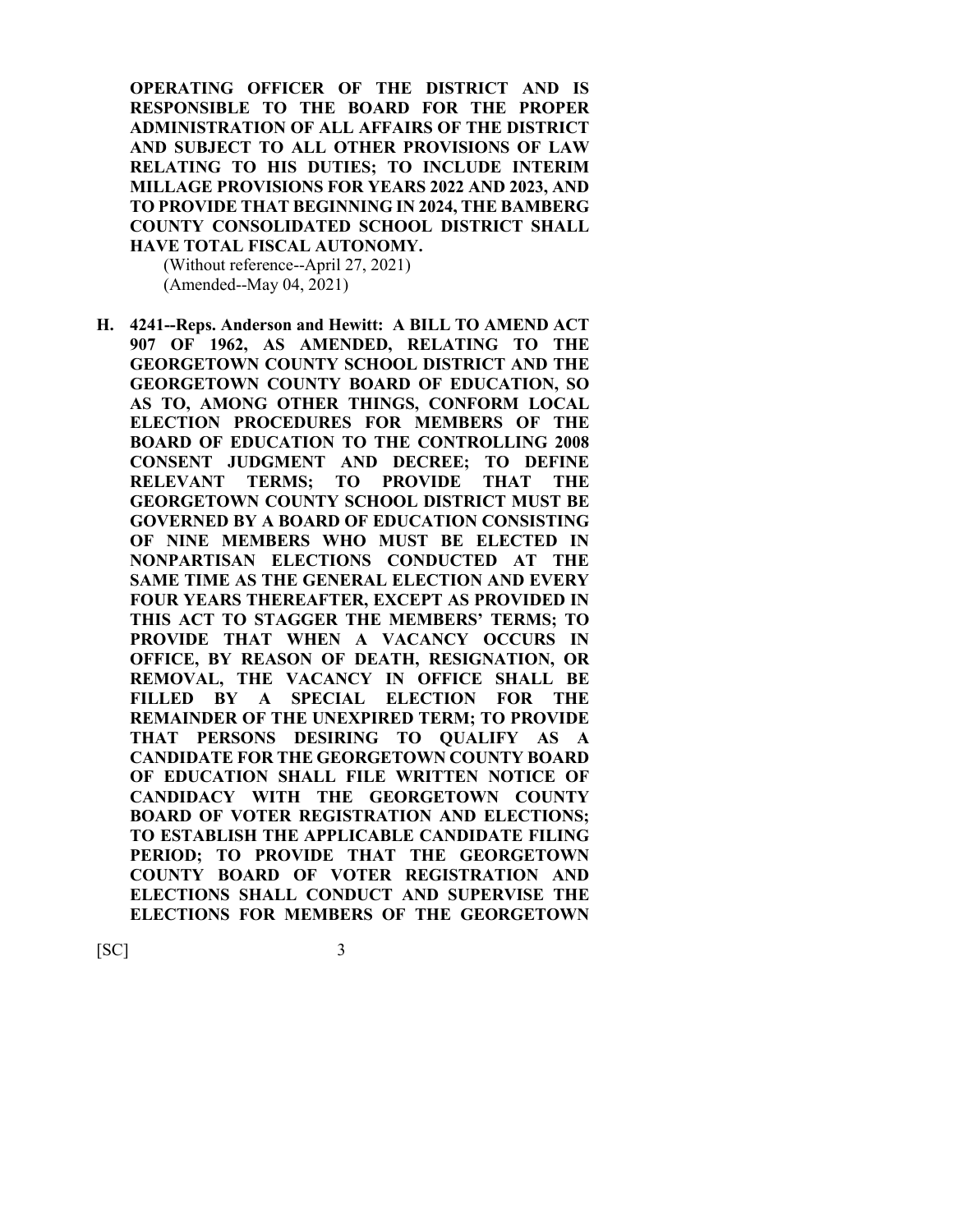**COUNTY BOARD OF EDUCATION IN THE MANNER GOVERNED BY THE ELECTION LAWS OF THIS STATE, MUTATIS MUTANDIS; AND TO REPEAL ACT 237 OF 1983.**

(Without reference--April 28, 2021)

### **MOTION PERIOD**

### **BILLS RETURNED FROM THE HOUSE**

(Returned with Amendments)

**S. 304--Senators Climer and Fanning: A BILL TO AMEND THE 1976 SOUTH CAROLINA CODE OF LAWS BY ADDING SECTION 58-27-1060, SO AS TO PROVIDE WHEN A PERSON OR CORPORATION USING AN ELECTRIC VEHICLE CHARGING STATION IS NOT AN ELECTRIC UTILITY, AND TO FURTHER PROVIDE THAT ANY INCREASE IN CUSTOMER DEMAND OR ENERGY CONSUMPTION ASSOCIATED WITH TRANSPORTATION ELECTRIFICATION SHALL NOT CONSTITUTE REVENUES FOR AN ELECTRICAL UTILITY.**

(Returned from the House--May 04, 2021)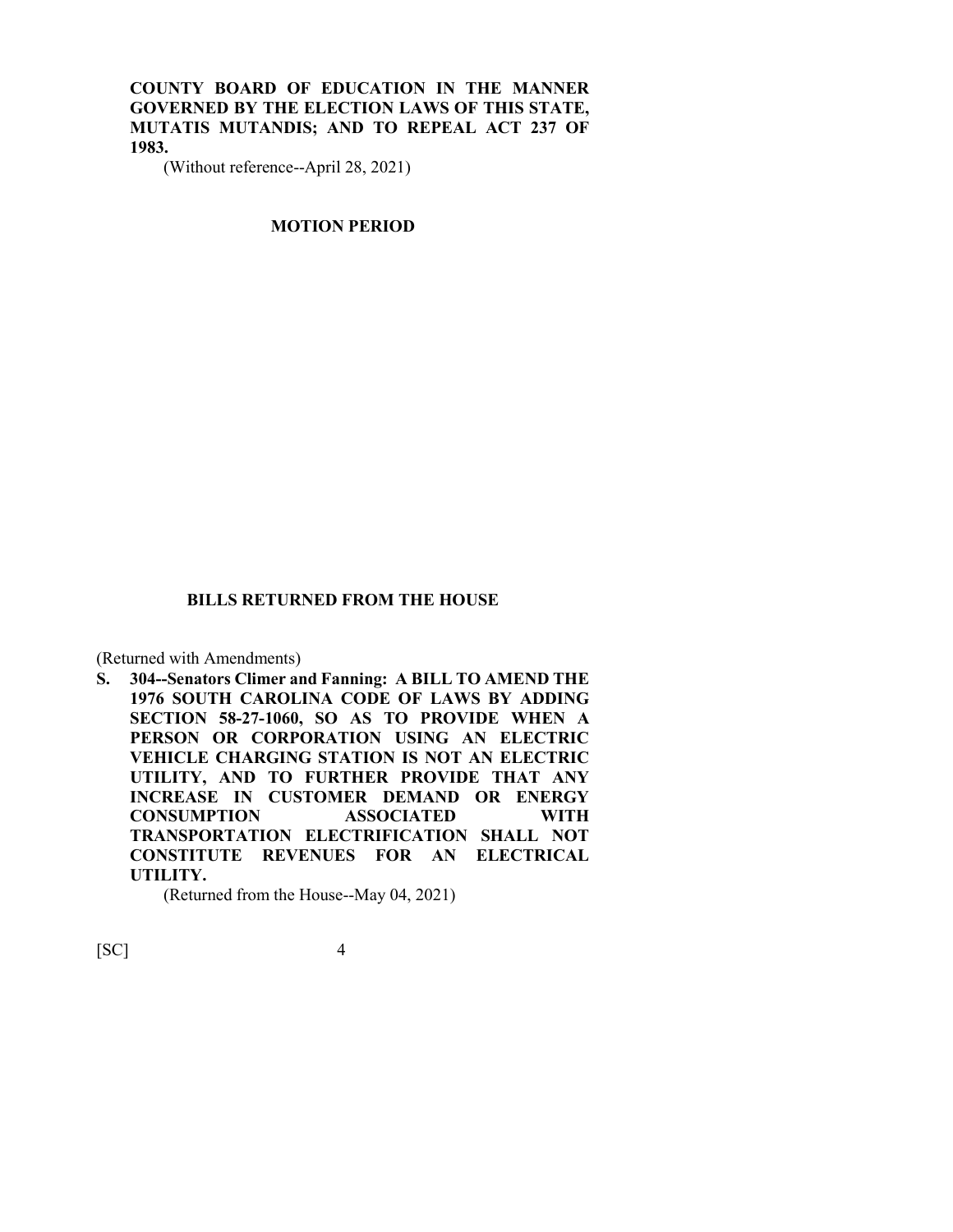(Returned with Amendments)

**S. 201--Senator Hembree: A BILL TO AMEND CHAPTER 18, TITLE 59 OF THE 1976 CODE, RELATING TO THE EDUCATION ACCOUNTABILITY ACT, BY ADDING ARTICLE 16, TO PROVIDE REVISED ACCOUNTABILITY MEASURES FOR PUBLIC SCHOOLS AND PUBLIC SCHOOL DISTRICTS; AND TO REPEAL ARTICLE 15, CHAPTER 18, TITLE 59 OF THE 1976 CODE, RELATING TO INTERVENTION AND ASSISTANCE UNDER THE EDUCATION ACCOUNTABILITY ACT.**

(Returned from the House--May 04, 2021)

#### **INTERRUPTED DEBATE**

(Debate was interrupted by adjournment on Tuesday, May 04, 2021 with Senator Young retaining the floor)

**H. 3094--Reps. B. Cox, White, Lucas, Burns, Jones, Allison, Caskey, Chumley, Collins, Crawford, Daning, Davis, Elliott, Erickson, Felder, Forrest, Fry, Gagnon, Gatch, Gilliam, Haddon, Hardee, Hewitt, Hiott, Hixon, Huggins, Jordan, Kimmons, Ligon, Long, Magnuson, McCravy, Morgan, Murphy, B. Newton, W. Newton, Nutt, Oremus, Pope, Sandifer, Simrill, G.M. Smith, G.R. Smith, M.M. Smith, Stringer, Taylor, Thayer, Trantham, West, Whitmire, Willis, Wooten, Yow, McGarry, Bryant, V.S. Moss, McCabe, Hosey, T. Moore, W. Cox, Bailey, Lowe, Atkinson, J.E. Johnson, Brittain, Bennett, Hyde, McGinnis, Martin and Bradley: A BILL TO AMEND SECTION 23-31-210, CODE OF LAWS OF SOUTH CAROLINA, 1976, RELATING TO THE ISSUANCE OF CONCEALED WEAPON PERMITS, SO AS TO ENACT THE "OPEN CARRY WITH TRAINING ACT" BY REVISING THE DEFINITION OF THE TERM "CONCEALABLE WEAPON" TO ALLOW A PERMIT HOLDER TO CARRY A CONCEALABLE WEAPON OPENLY ON HIS PERSON; AND TO AMEND SECTION 16-23-20, RELATING TO THE CARRYING OF A HANDGUN, SO AS TO PROVIDE A PERSON WHO POSSESSES A CONCEALED WEAPON**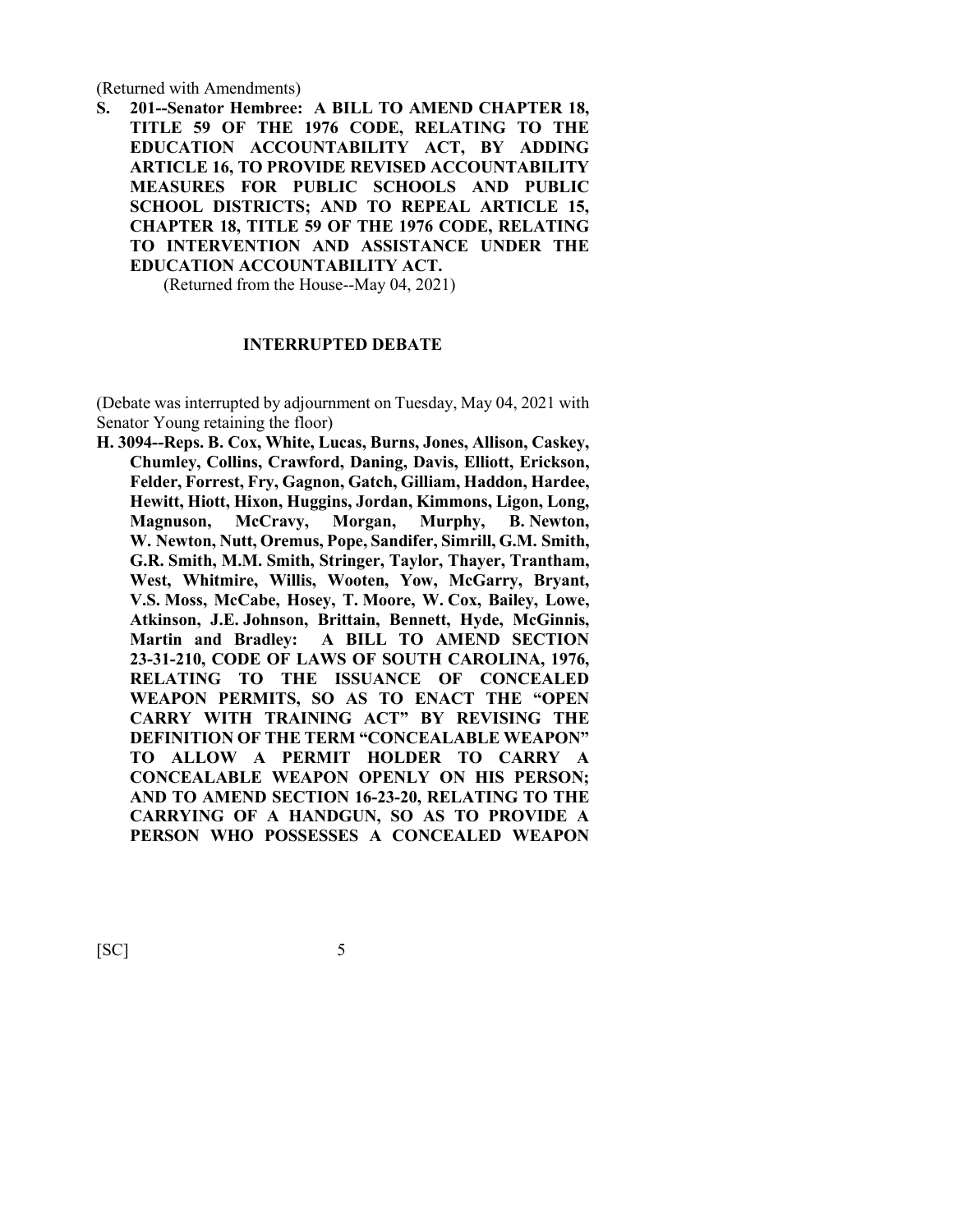## **PERMIT MAY CARRY IT OPENLY ON OR ABOUT HIS PERSON IN A VEHICLE.**

(Read the first time--March 23, 2021) (Recalled from Committee on Judiciary--April 29, 2021) (Set for Rules Committee Special Order--April 29, 2021)

## **STATEWIDE THIRD READING BILLS**

**S. 202--Senator Hembree: A BILL TO AMEND SECTION 1-6- 10(1) AND (5) OF THE 1976 CODE, RELATING TO DEFINITIONS FOR THE OFFICE OF THE STATE INSPECTOR GENERAL, TO DEFINE NECESSARY TERMS.**

(Read the first time--January 12, 2021) (Reported by Committee on Education--March 11, 2021) (Favorable with amendments) (Read the second time--March 25, 2021) (Amendment proposed--March 25, 2021) (Document No. RES\AMEND\202R001.SP.GH) (Contested by Senator Campsen)

**S. 354--Senator Rice: A BILL TO AMEND SECTION 56-2-105, RELATING TO THE ISSUANCE OF GOLF CART PERMIT DECALS AND REGISTRATIONS AND THE OPERATION OF GOLF CARTS WITHIN THE STATE, SO AS TO PROVIDE A MUNICIPALITY MAY ALLOW PERMITTED GOLF CARTS TO BE OPERATED WITHIN ITS JURISDICTION UNDER CERTAIN CONDITIONS.** (Read the first time--January 12, 2021) (Reported by Committee on Transportation--March 23, 2021) (Favorable with amendments)

(Read the second time--March 25, 2021)

(Committee Amendment Adopted--April 06, 2021)

(Contested by Senator Rice)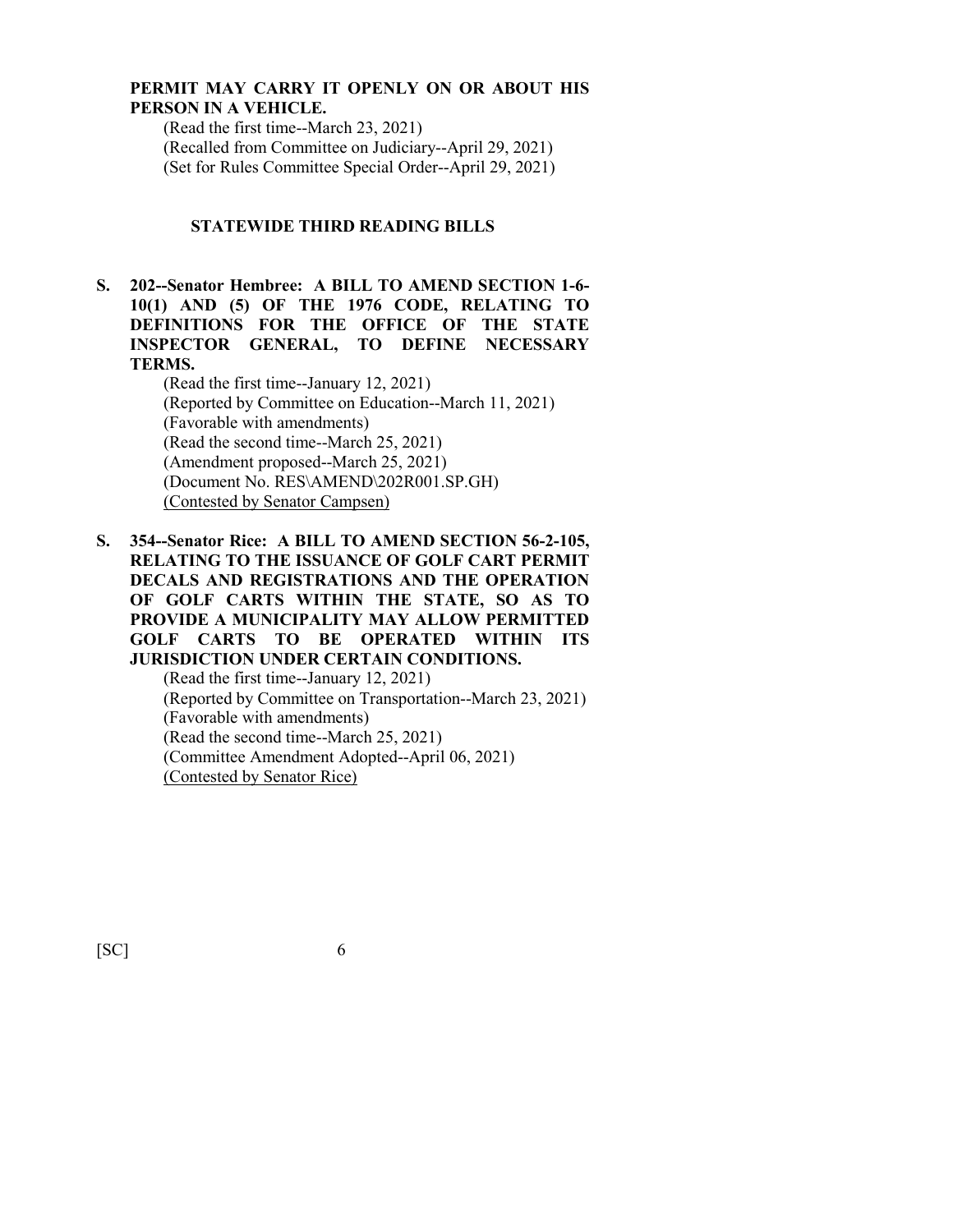**S. 401--Senators Gustafson, Hembree and Fanning: A BILL TO AMEND SECTION 6-1-320 OF THE 1976 CODE, RELATING TO THE LIMITATION ON MILLAGE INCREASES, TO ALLOW THE GOVERNING BODY OF A COUNTY TO SUSPEND THE LIMITATION FOR THE PURPOSE OF SUPPORTING A FIRE PROTECTION DISTRICT.**

> (Read the first time--January 12, 2021) (Reported by Committee on Finance--March 17, 2021) (Favorable with amendments) (Committee Amendment Adopted--April 06, 2021) (Read the second time--April 06, 2021) (Ayes 22, Nays 20-- April 06, 2021) (Contested by Senator Rice)

**S. 464--Senators Rankin, McElveen, Adams, Talley, Matthews, Garrett, Goldfinch, Gambrell, Hutto, Harpootlian, Williams, Young, Campsen, Hembree, Gustafson, Shealy, Stephens, Verdin, Alexander, Davis, K. Johnson, Cromer, Turner and Scott: A BILL TO AMEND SECTION 58-31-20 OF THE 1976 SOUTH CAROLINA CODE OF LAWS TO PROVIDE A MEMBER OF THE BOARD OF DIRECTORS OF THE PUBLIC SERVICE AUTHORITY SHALL NOT BE APPOINTED FOR MORE THAN TWO UNEXPIRED CONSECUTIVE TERMS AND FOR EDUCATION AND EXPERIENCE REQUIREMENTS FOR A BOARD MEMBER; TO ADD SECTION 58-31-225 TO PROVIDE THAT THE OFFICE OF REGULATORY STAFF HAS AUTHORITY TO MAKE INSPECTIONS, AUDITS AND EXAMINATIONS OF THE PUBLIC SERVICE AUTHORITY FOR ELECTRIC AND WATER RATES; TO AMEND SECTION 58-31-380 TO ESTABLISH A PROCESS TO RECEIVE PUBLIC COMMENT AND A PUBLIC HEARING IN SETTING ELECTRIC RATES, AND FOR THE OFFICE OF REGULATORY STAFF TO REVIEW THE PROPOSED RATES AND COMMENT BEFORE THE RATES GO INTO EFFECT; TO AMEND SECTION 58-33-20 TO INCLUDE THE PUBLIC SERVICE AUTHORITY IN THE REQUIREMENTS FOR UTILITY FACILITY SITING; TO AMEND SECTION 58-37-40 TO DELETE SUBSECTION (A)(3); AND TO ADD SECTION 58-37-45 TO REQUIRE THE SOUTH CAROLINA PUBLIC SERVICE AUTHORITY TO SUBMIT AN INTEGRATED RESOURCE PLAN TO THE**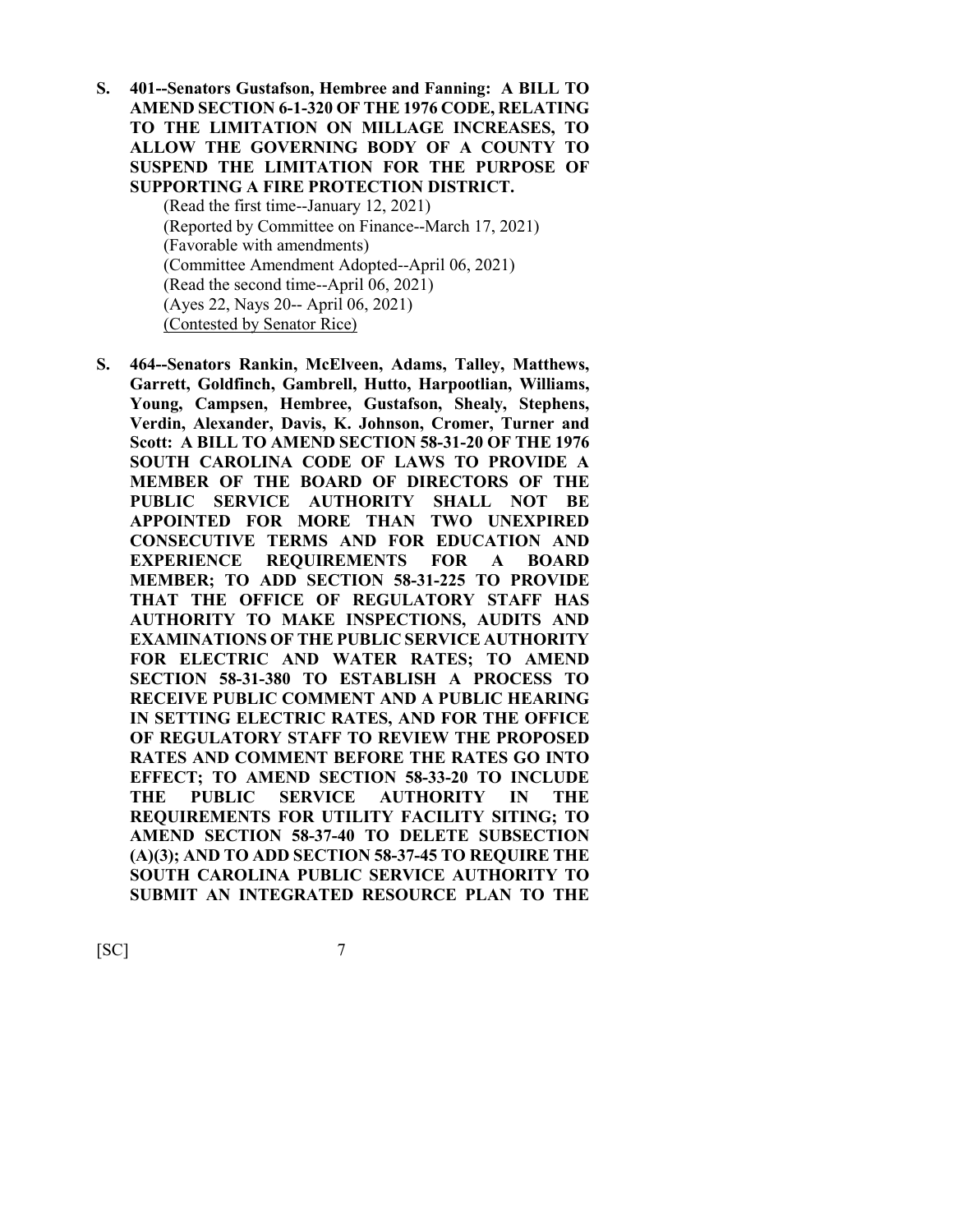## **PUBLIC SERVICE COMMISSION AND TO PROVIDE FOR PLAN REQUIREMENTS.**

(Read the first time--January 13, 2021) (Reported by Committee on Judiciary--March 31, 2021) (Favorable with amendments) (Committee Amendment Adopted--April 20, 2021) (Amended--April 20, 2021) (Amended--April 21, 2021) (Read the second time--April 21, 2021) (Amended--April 22, 2021) (Contested by Senator Rankin)

**S. 717--Senators Jackson and Verdin: A BILL TO AMEND SECTION 44-7-170(B) OF THE 1976 CODE, RELATING TO INSTITUTIONS AND TRANSACTIONS EXEMPT FROM THE STATE CERTIFICATION OF NEED AND HEALTH FACILITY LICENSURE ACT, TO ADD DIABETES SCREENING FACILITIES.** (Read the first time--March 31, 2021)

(Polled by Committee on Medical Affairs--April 14, 2021) (Favorable) (Read the second time--April 29, 2021) (Ayes 46, Nays 0--April 29, 2021) (Contested by Senator Hutto)

**H. 3056--Reps. Hixon, Forrest and W. Newton: A BILL TO AMEND THE CODE OF LAWS OF SOUTH CAROLINA, 1976, BY REPEALING SECTIONS 50-19-210 THROUGH 50-19-240 ALL RELATING TO THE PRESTWOOD LAKE WILDLIFE REFUGE BOARD; BY REPEALING SECTIONS 50-19-1710 THROUGH 50-19-1730 ALL RELATING TO THE CATAWBA-WATEREE FISH AND GAME COMMISSION; BY REPEALING ARTICLE 1 OF CHAPTER 19, TITLE 50 RELATING TO THE CHEROKEE FISH AND GAME CLUB; BY REPEALING ARTICLE 3 OF CHAPTER 19, TITLE 50 RELATING TO THE DARLINGTON COUNTY ADVISORY FISH AND GAME COMMISSION; BY REPEALING ARTICLE 17 OF CHAPTER 19, TITLE 50 RELATING TO THE DUTIES OF THE LEE COUNTY LEGISLATIVE DELEGATION TO PROTECT FISH AND GAME IN LEE COUNTY; BY REPEALING ARTICLE 19 OF CHAPTER 19, TITLE 50 RELATING TO THE MARION COUNTY FISH AND GAME COMMISSION AND THE ESTABLISHMENT**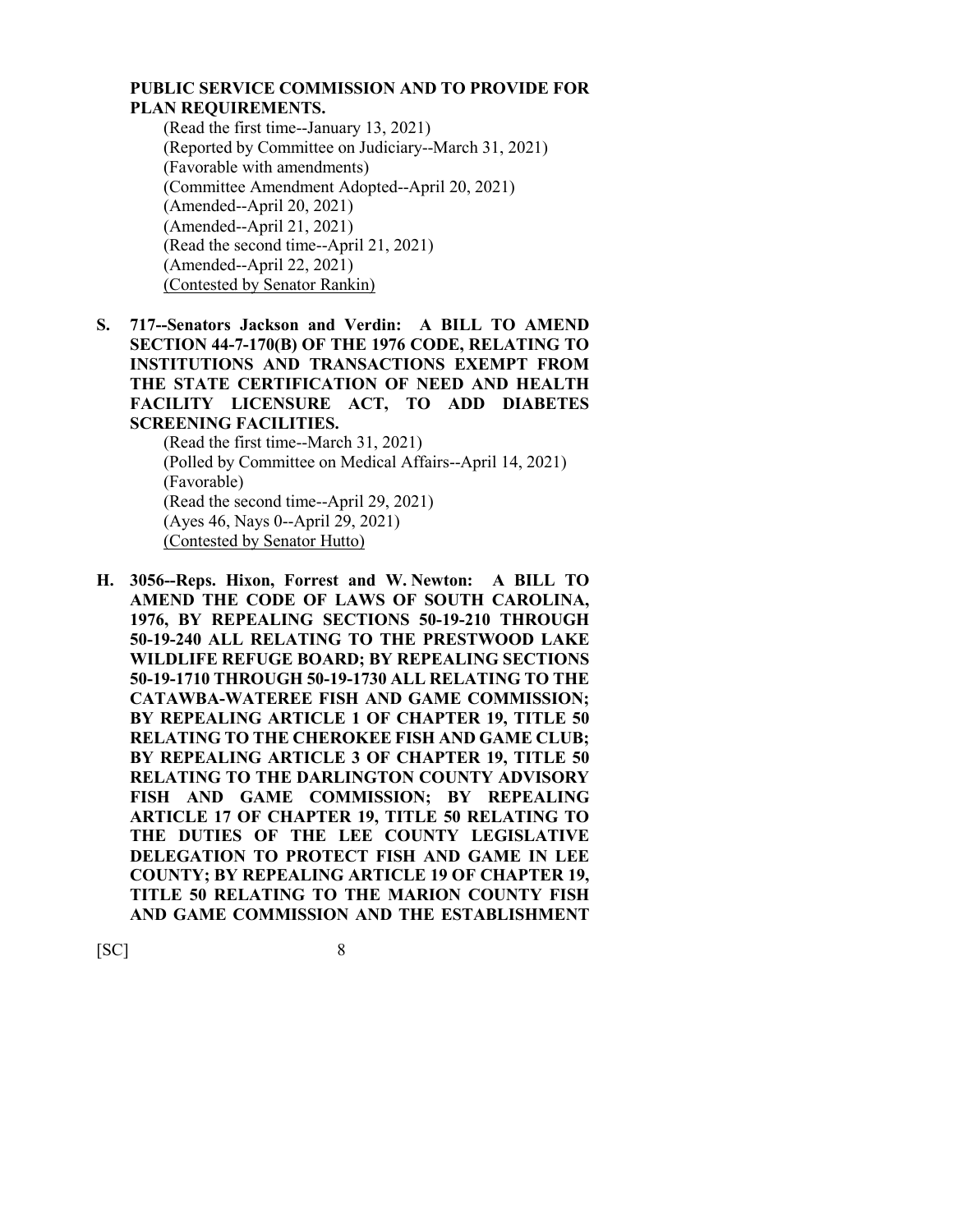**OF THE SHELLY LAKE FISH SANCTUARY IN MARION COUNTY; BY REPEALING ARTICLE 21 OF CHAPTER 19, TITLE 50 RELATING TO FISH AND WILDLIFE PROJECTS IN MARLBORO COUNTY; BY REPEALING ARTICLE 23 OF CHAPTER 13, TITLE 51 RELATING TO THE ENOREE RIVER GREENWAY COMMISSION; BY REDESIGNATING ARTICLE 5 OF CHAPTER 19, TITLE 50 AS "SLADE LAKE FISHING"; AND BY REDESIGNATING ARTICLE 29 OF CHAPTER 19, TITLE 50 AS "FISHING AND HUNTING IN LAKE WATEREE".**

(Read the first time--February 3, 2021) (Reported by Committee on Fish, Game and Forestry--April 06, 2021) (Favorable) (Read the second time--May 04, 2021) (Ayes 44, Nays 0--May 04, 2021)

**H. 3957--Reps. Hewitt, Kirby, Bailey and G.M. Smith: A BILL TO AMEND SECTIONS 50-5-1705 AND 50-5-1710, BOTH AS AMENDED, CODE OF LAWS OF SOUTH CAROLINA, 1976, RELATING TO CATCH AND SIZE LIMITS FOR THE TAKING, POSSESSING, LANDING, SELLING, OR PURCHASING OF CERTAIN FISH FROM THE STATE'S WATERS, SO AS TO DECREASE THE CATCH LIMIT AND INCREASE THE SIZE LIMIT FOR FLOUNDER.**

(Read the first time--March 17, 2021) (Reported by Committee on Fish, Game and Forestry--April 22, 2021) (Favorable with amendments) (Committee Amendment Adopted--May 04, 2021) (Read the second time--May 04, 2021) (Ayes 43, Nays 1--May 04, 2021)

**H. 4098--Regulations and Administrative Procedures Committee: A JOINT RESOLUTION TO APPROVE REGULATIONS OF THE CLEMSON UNIVERSITY-STATE CROP PEST COMMISSION, RELATING TO ASIAN LONGHORNED BEETLE QUARANTINE, DESIGNATED AS REGULATION DOCUMENT NUMBER 5015, PURSUANT TO THE**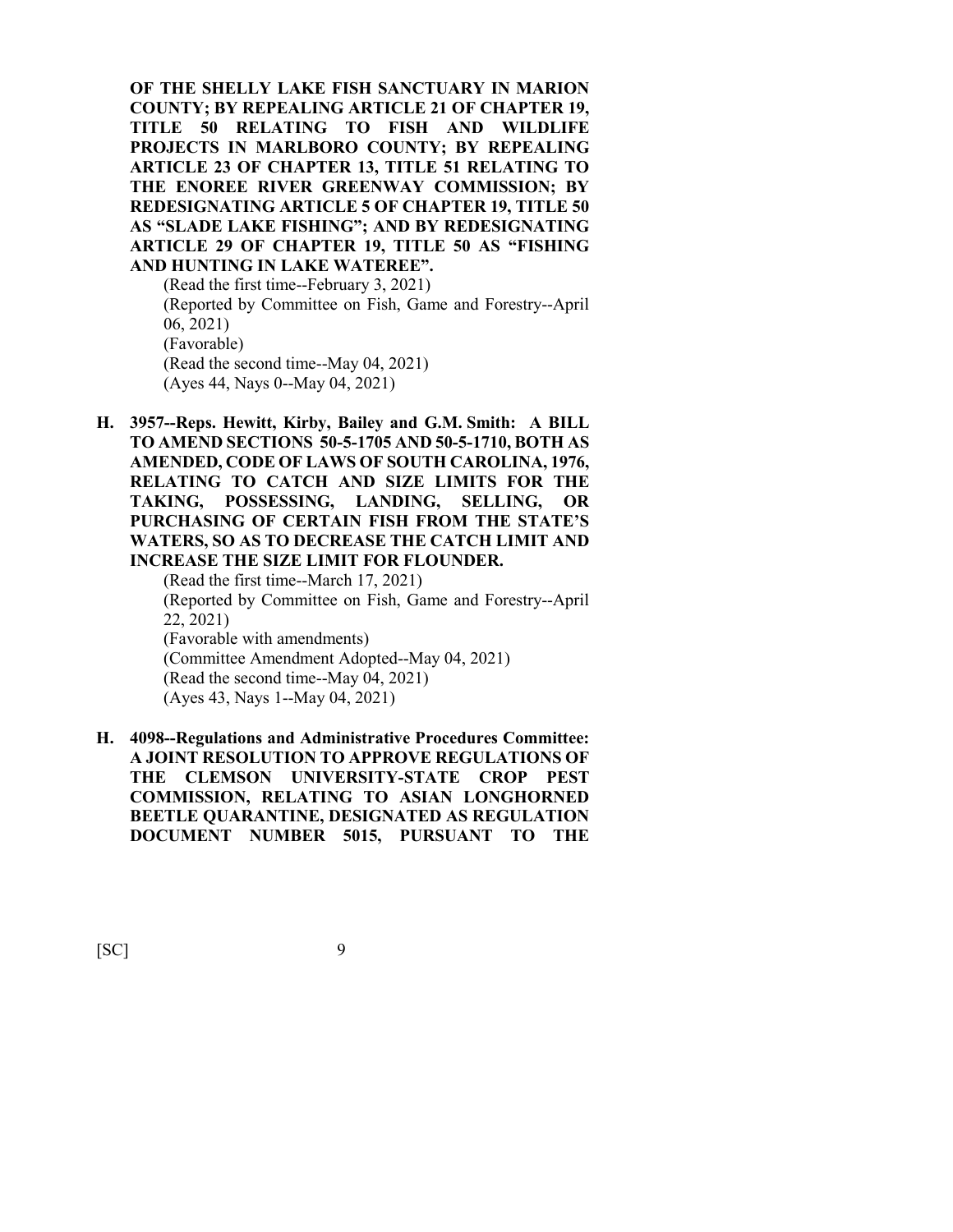## **PROVISIONS OF ARTICLE 1, CHAPTER 23, TITLE 1 OF THE 1976 CODE.**

(Read the first time--April 7, 2021) (Reported by Committee on Agriculture and Natural Resources--April 27, 2021) (Favorable) (Read the second time--May 04, 2021) (Ayes 43, Nays 0--May 04, 2021)

- **S. 264--Senator Matthews: A BILL TO AMEND THE CODE OF LAWS OF SOUTH CAROLINA, 1976, BY ADDING ARTICLE 5 TO CHAPTER 28, TITLE 44 SO AS TO PROVIDE FOR THE ESTABLISHMENT OF THE "DISABLED SELF-EMPLOYMENT DEVELOPMENT TRUST FUND" TO PROVIDE ASSISTANCE TO INDIVIDUALS WITH DISABILITIES TO PURSUE ENTREPRENEURSHIP AND SELF-EMPLOYMENT OPPORTUNITIES, BY PROVIDING BUSINESS DEVELOPMENT GRANTS FOR THE STARTUP, EXPANSION, OR ACQUISITION OF A BUSINESS OPERATED WITHIN THE STATE; BY ADDING SECTION 12-6-3760 SO AS TO PROVIDE FOR A TAX CREDIT FOR TAXPAYER CONTRIBUTIONS TO THE FUND; AND TO AMEND SECTION 12-6-5060, AS AMENDED, RELATING TO TAX RETURNS, SO AS TO ADD THE FUND TO THE LIST OF FUNDS TO WHICH A TAXPAYER MAY CONTRIBUTE ON A STATE INDIVIDUAL TAX RETURN.** (Read the first time--January 12, 2021) (Reported by Committee on Medical Affairs--April 29, 2021) (Favorable with amendments) (Committee Amendment Adopted--May 04, 2021)
	- (Amended--May 04, 2021)
	- (Read the second time--May 04, 2021)
	- (Ayes 43, Nays 0--May 04, 2021)
- **S. 508--Senators Shealy, Hutto and Gustafson: A BILL TO AMEND SECTIONS 44-78-15, 44-78-20, 44-78-30, 44-78-45(A), 44-78-50, AND 44-78-60 OF THE 1976 CODE, ALL RELATING TO DO NOT RESUSCITATE ORDERS, TO ALLOW A PARENT OR LEGAL GUARDIAN OF A MEDICALLY ELIGIBLE CHILD TO REQUEST AND REVOKE A DO NOT RESUSCITATE ORDER FOR EMERGENCY SERVICES FOR THE CHILD, AND FOR**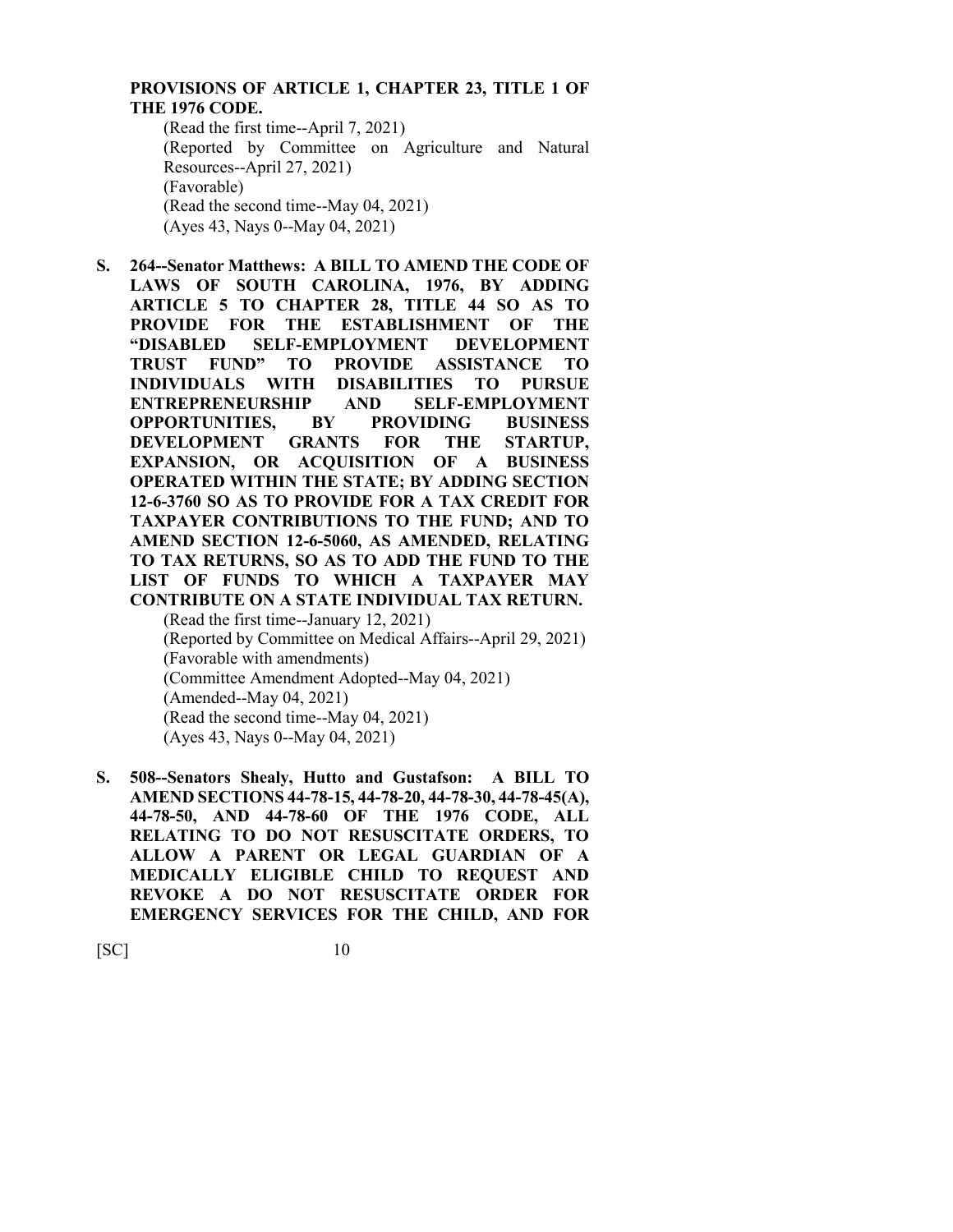## **OTHER PURPOSES; AND TO DEFINE NECESSARY TERMS.**

(Read the first time--February 2, 2021) (Reported by Committee on Medical Affairs--April 29, 2021) (Favorable with amendments) (Committee Amendment Adopted--May 04, 2021) (Read the second time--May 04, 2021) (Ayes 45, Nays 0--May 04, 2021)

## **STATEWIDE SECOND READING BILLS**

**S. 475--Senators Rankin, Grooms, Williams, Scott, Hembree, McElveen, Senn, Talley, Adams, Harpootlian, Hutto, Goldfinch, Matthews and Gambrell: A JOINT RESOLUTION TO REQUIRE NEXTERA ENERGY, INC. TO PROVIDE CERTAIN DOCUMENTS RELATED TO THE PUBLIC SERVICE AUTHORITY TO THE SPEAKER OF THE HOUSE OF REPRESENTATIVES, THE PRESIDENT OF THE SENATE, THE CHAIRMAN OF THE SENATE FINANCE COMMITTEE, THE CHAIRMAN OF THE HOUSE WAYS AND MEANS COMMITTEE, THE CHAIRMAN OF THE SENATE JUDICIARY COMMITTEE AND THE CHAIRMAN OF THE HOUSE JUDICIARY COMMITTEE.**

(Read the first time--January 21, 2021) (Reported by Committee on Judiciary--February 11, 2021) (Favorable) (Contested by Senator Massey)

**S. 376--Senators Talley, Hembree and Setzler: A BILL TO ENACT THE "STATE INSTITUTION OF HIGHER EDUCATION EFFICIENCY ACT"; TO AMEND TITLE 59 OF THE 1976 CODE, RELATING TO EDUCATION, BY ADDING CHAPTER 157, TO ALLOW THE BOARD OF TRUSTEES OF AN INSTITUTION OF HIGHER EDUCATION TO ESTABLISH BY RESOLUTION AN AUXILIARY DIVISION AS PART OF THE COLLEGE OR UNIVERSITY, TO PROVIDE THAT THE AUXILIARY DIVISION IS EXEMPT FROM VARIOUS STATE LAWS, TO REQUIRE THAT CERTAIN PERMANENT IMPROVEMENT PROJECTS MUST BE SUBMITTED TO**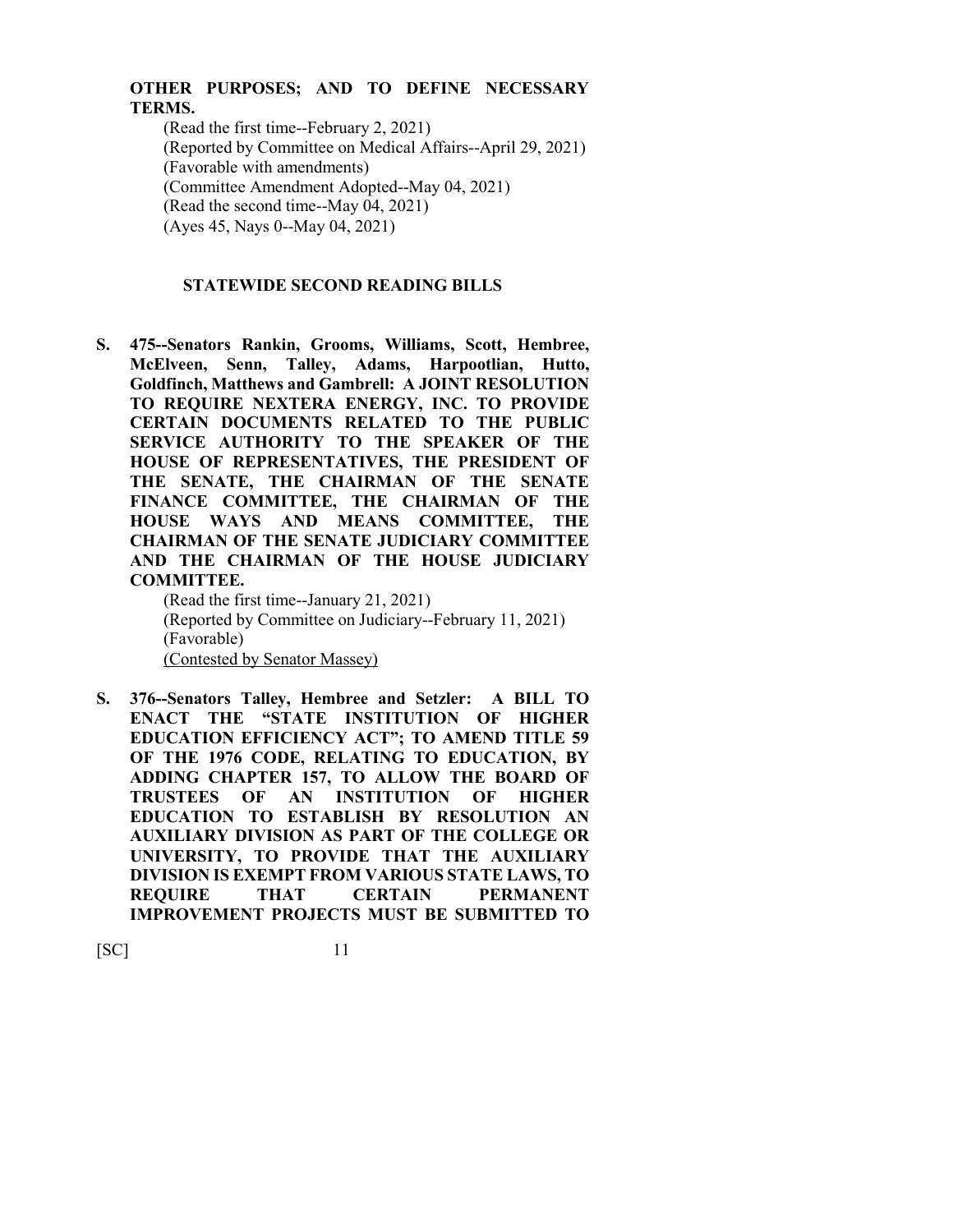**THE JOINT BOND REVIEW COMMITTEE AND THE EXECUTIVE BUDGET OFFICE, TO PROVIDE THAT A BOARD OF TRUSTEES MAY ADOPT FOR AN AUXILIARY DIVISION A PROCUREMENT POLICY, AND TO PROVIDE REPORTING REQUIREMENTS; TO AMEND SECTION 8-11-260 OF THE 1976 CODE, RELATING TO EXEMPTIONS FROM CERTAIN REQUIREMENTS FOR STATE OFFICERS AND EMPLOYEES, TO PROVIDE THAT EMPLOYEES OF CERTAIN RESEARCH UNIVERSITIES AND NON-RESEARCH, FOUR-YEAR COLLEGES AND UNIVERSITIES ARE EXEMPT; TO AMEND SECTION 11-35-710(A)(6) OF THE 1976 CODE, RELATING TO EXEMPTIONS FROM THE SOUTH CAROLINA CONSOLIDATED PROCUREMENT CODE, TO PROVIDE THAT THE STATE FISCAL ACCOUNTABILITY AUTHORITY MAY EXEMPT PRIVATE GIFTS, AUXILIARY DIVISIONS, AND OTHER SALES AND SERVICES; AND TO DEFINE NECESSARY TERMS.**

(Read the first time--January 12, 2021) (Reported by Committee on Education--February 24, 2021) (Favorable with amendments) (Contested by Senator Leatherman)

**H. 3586--Reps. Sandifer and Hardee: A BILL TO AMEND SECTION 38-55-520, CODE OF LAWS OF SOUTH CAROLINA, 1976, RELATING TO THE PURPOSE OF THE ARTICLE, SO AS TO ESTABLISH THE FRAUD DIVISION WITHIN THE DEPARTMENT OF INSURANCE; TO AMEND SECTION 38-55-530, RELATING TO DEFINITIONS, SO AS TO REMOVE REFERENCES TO THE SECOND INJURY FUND AND ADD A SEPARATE DEFINITION FOR "UNDESERVED ECONOMIC BENEFIT OR ADVANTAGE"; TO AMEND SECTION 38-55-550, RELATING TO CIVIL PENALTIES PAID TO THE INSURANCE FRAUD DIVISION, SO AS TO MAKE CONFORMING CHANGES; TO AMEND SECTION 38-55-560, RELATING TO THE INSURANCE FRAUD DIVISION, SO AS TO TRANSFER THE DUTIES AND OBLIGATIONS TO THE DEPARTMENT OF INSURANCE; TO AMEND SECTION 38-55-570, RELATING TO NOTIFICATION OF KNOWLEDGE OR BELIEF OF FALSE STATEMENTS AND MISREPRESENTATIONS AND INFORMATION TO BE RELEASED, SO AS TO TRANSFER**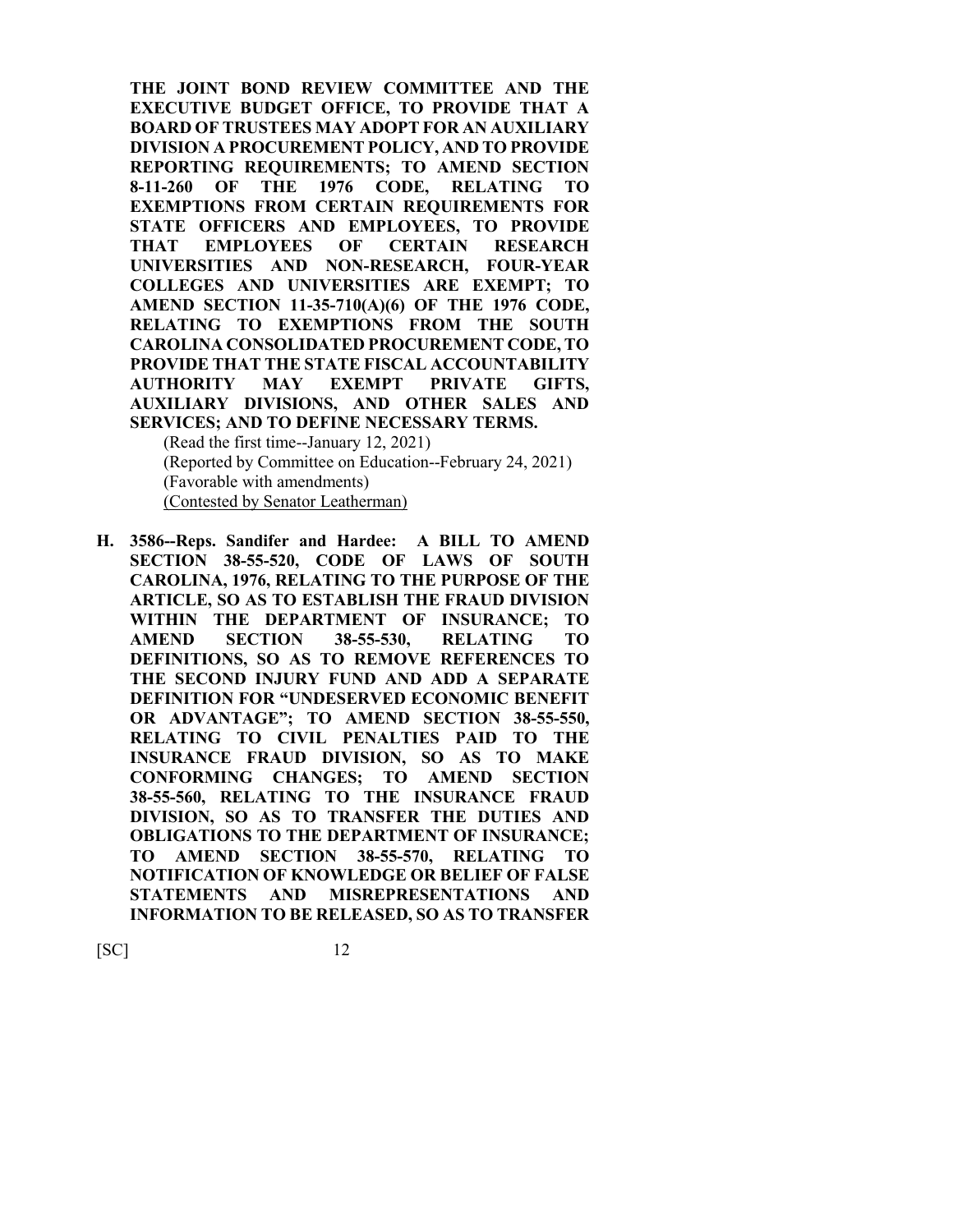**THE DUTIES AND OBLIGATIONS TO THE DEPARTMENT OF INSURANCE; TO AMEND SECTION 38-55-590, RELATING TO THE REQUIRED ANNUAL REPORT TO THE GENERAL ASSEMBLY, SO AS TO TRANSFER THE DUTIES AND OBLIGATIONS TO THE DEPARTMENT OF INSURANCE; AND TO AMEND SECTION 42-9-440, RELATING TO THE WORKERS' COMPENSATION COMMISSION'S REQUIREMENT TO REPORT SUSPECTED FRAUD, SO AS TO MAKE CONFORMING CHANGES.**

(Read the first time--February 4, 2021) (Reported by Committee on Banking and Insurance--February 25, 2021) (Favorable) (Contested by Senator Malloy)

**S. 94--Senators Malloy and Adams: A BILL TO AMEND SECTION 42-1-160 OF THE 1976 CODE, RELATING TO INJURY AND PERSONAL INJURY IN WORKERS' COMPENSATION, TO PROVIDE THAT A LIMITATION ON STRESS, MENTAL INJURIES, AND MENTAL ILLNESS FOR WORKERS' COMPENSATION DOES NOT APPLY TO A FIRST RESPONDER DIAGNOSED WITH POST-TRAUMATIC STRESS DISORDER, AND TO DEFINE NECESSARY TERMS.**

(Read the first time--January 12, 2021) (Reported by Committee on Judiciary--March 10, 2021) (Favorable with amendments) (Contested by Senator Turner)

**S. 595--Senator Senn: A BILL TO AMEND SECTION 54-3-10(B) OF THE 1976 CODE, RELATING TO THE CREATION AND MEMBERSHIP OF THE SOUTH CAROLINA STATE PORTS AUTHORITY, TO DELETE THE PROVISION PROHIBITING EX-OFFICIO MEMBERS FROM ATTENDING EXECUTIVE SESSION.**

(Read the first time--February 23, 2021) (Reported by Committee on Transportation--March 23, 2021) (Favorable with amendments) (Contested by Senators Harpootlian and Setzler)

[SC] 13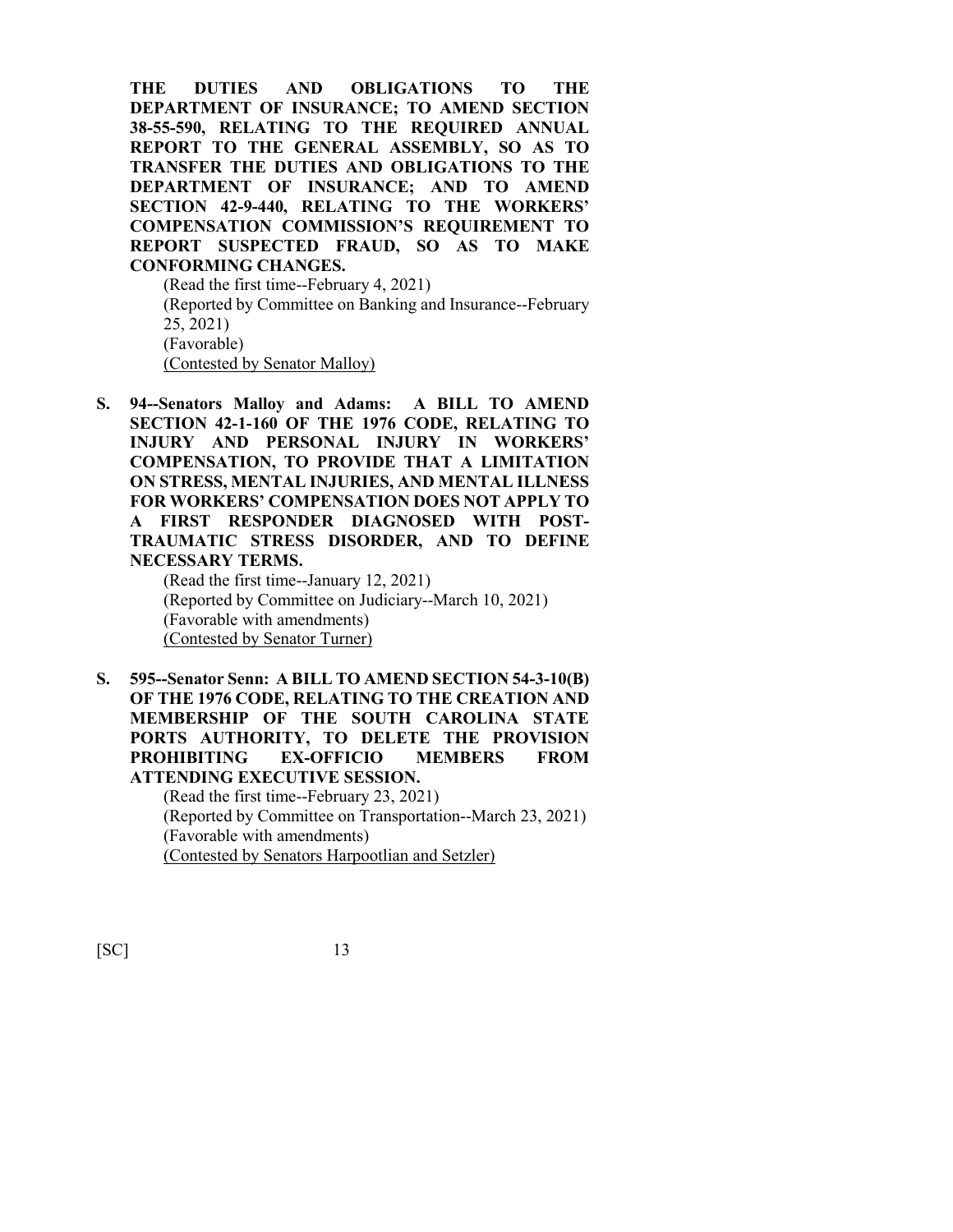**S. 101--Senators Cromer and Hembree: A BILL TO AMEND THE CODE OF LAWS OF SOUTH CAROLINA, 1976, BY ADDING SECTION 1-1-671 SO AS TO PROVIDE FOR THE DESIGN, COLOR, AND OTHER ELEMENTS OF THE SOUTH CAROLINA STATE FLAG AND TO DESIGNATE THE FLAG OF THIS DESIGN, COLOR, AND ELEMENTS AS THE OFFICIAL SOUTH CAROLINA STATE FLAG.**

> (Read the first time--January 12, 2021) (Reported by Committee on Family and Veterans' Services-- March 24, 2021) (Favorable with amendments) (Contested by Senator Hutto)

**S. 235--Senator Turner: A BILL TO AMEND ACT 745 OF 1967, RELATING TO RENEWABLE WATER RESOURCES (REWA) FORMERLY KNOWN AS THE WESTERN CAROLINA REGIONAL SEWER AUTHORITY, TO REVISE THE MEMBERSHIP OF ITS GOVERNING COMMISSION BY REMOVING ONE MEMBER FROM SPARTANBURG COUNTY AND ADDING ONE MEMBER FROM GREENVILLE COUNTY, AND TO AMEND REWA'S SERVICE AREA.**

(Read the first time--January 12, 2021) (Reported by Committee on Judiciary--March 24, 2021) (Favorable) (Contested by Senator Corbin)

**S. 245--Senators Young, Rankin, Climer, Turner, Bennett and M. Johnson: A BILL TO AMEND SECTION 56-5-3435 OF THE 1976 CODE, RELATING TO MAINTAINING A SAFE OPERATING DISTANCE BETWEEN A MOTOR VEHICLE AND A BICYCLE, TO DEFINE "SAFE OPERATING DISTANCE".**

(Read the first time--January 12, 2021) (Polled by Committee on Transportation--March 24, 2021) (Favorable) (Contested by Senator Loftis)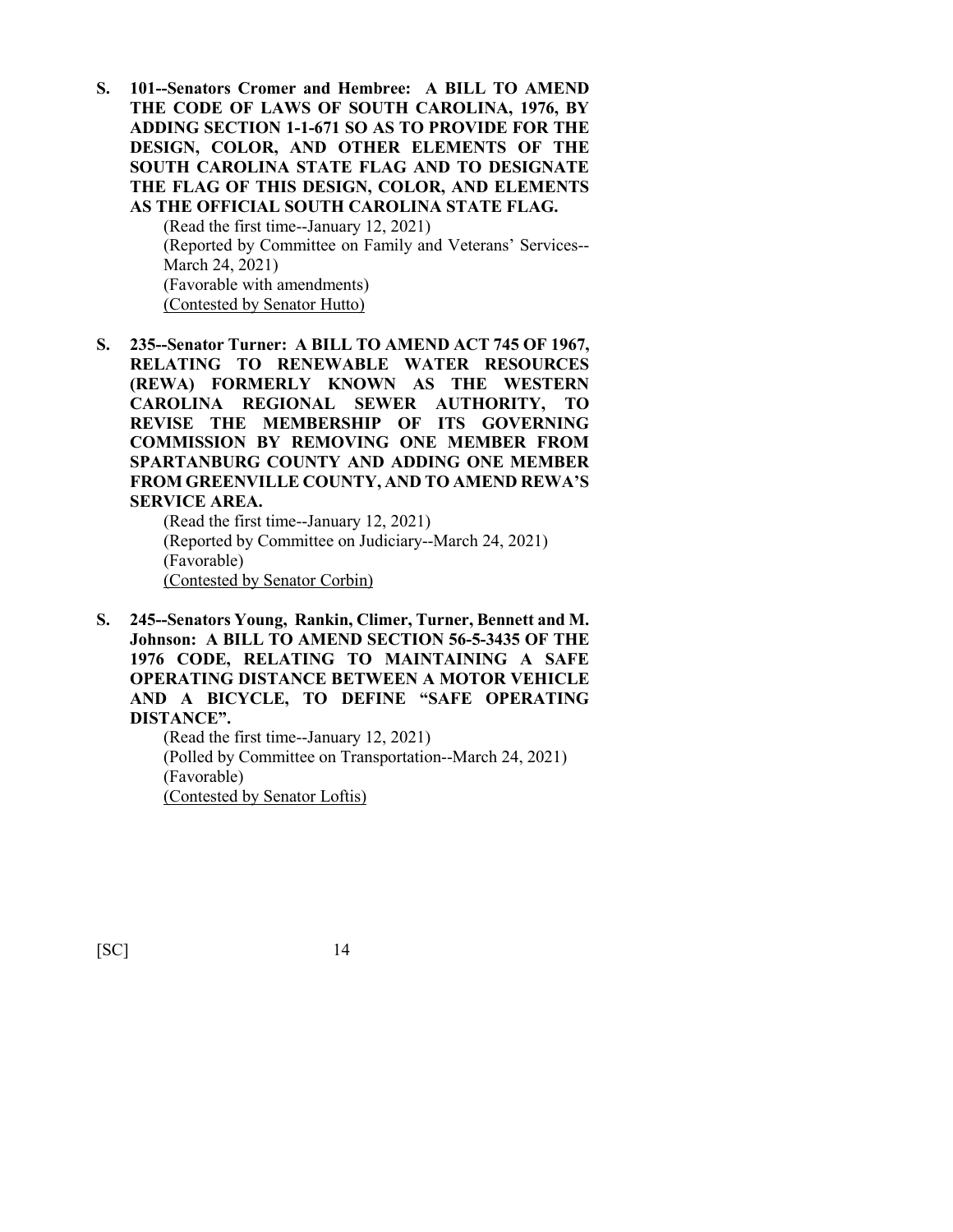**S. 432--Senator Alexander: A BILL TO AMEND ARTICLE 1, CHAPTER 59, TITLE 38 OF THE 1976 CODE, RELATING TO CLAIMS PRACTICES, BY ADDING SECTION 38-59-60, TO ALLOW FOR CONTRIBUTIONS FOR DEFENSE COSTS FOR THE SAME CLAIM, SUIT, OR ACTION AMONG MORE THAN ONE LIABILITY INSURER.**

(Read the first time--January 12, 2021) (Reported by Committee on Banking and Insurance--March 24, 2021) (Favorable) (Contested by Senator Matthews)

**S. 614--Senators Corbin, Loftis, Kimbrell, Garrett, Rice, Adams, Gustafson, Verdin, Cromer and Martin: A BILL TO AMEND ARTICLE 1, CHAPTER 1, TITLE 25 OF THE 1976 CODE, RELATING TO THE MILITARY CODE, BY ADDING SECTION 25-1-80, TO PROVIDE FOR THE DUTIES AND RESPONSIBILITIES OF THE SOUTH CAROLINA UNORGANIZED MILITIA.**

> (Read the first time--February 25, 2021) (Reported by Committee on Family and Veterans' Services-- March 24, 2021) (Favorable) (Amendment proposed--May 04, 2021) (Document No. S-RES\AMEND\614R001.KMM.TDC)

**H. 3262--Reps. Fry, Huggins, Davis, B. Newton, G.R. Smith, Morgan, Burns, Erickson, Bennett, Thayer, Taylor, Bryant, Elliott, Willis, Felder, McGarry, V.S. Moss, Haddon, Long, Pope, Forrest, Caskey, Hixon, Hewitt, Bailey, M.M. Smith, J.E. Johnson, Bradley, Brittain and Crawford: A BILL TO AMEND SECTION 7-11-15, AS AMENDED, CODE OF LAWS OF SOUTH CAROLINA, 1976, RELATING TO QUALIFICATIONS TO RUN AS A CANDIDATE IN GENERAL ELECTIONS, SO AS TO REQUIRE ALL CANDIDATES FROM EACH POLITICAL PARTY IN THIS STATE TO PAY A FILING FEE, INCLUDING CANDIDATES FROM PARTIES THAT ARE NOT REQUIRED TO CONDUCT A PRIMARY ELECTION, AND TO AUTHORIZE POLITICAL PARTIES TO CHARGE A CERTIFICATION FEE TO ALL CANDIDATES SEEKING NOMINATION BY POLITICAL PARTY PRIMARY OR POLITICAL PARTY CONVENTION; AND TO AMEND**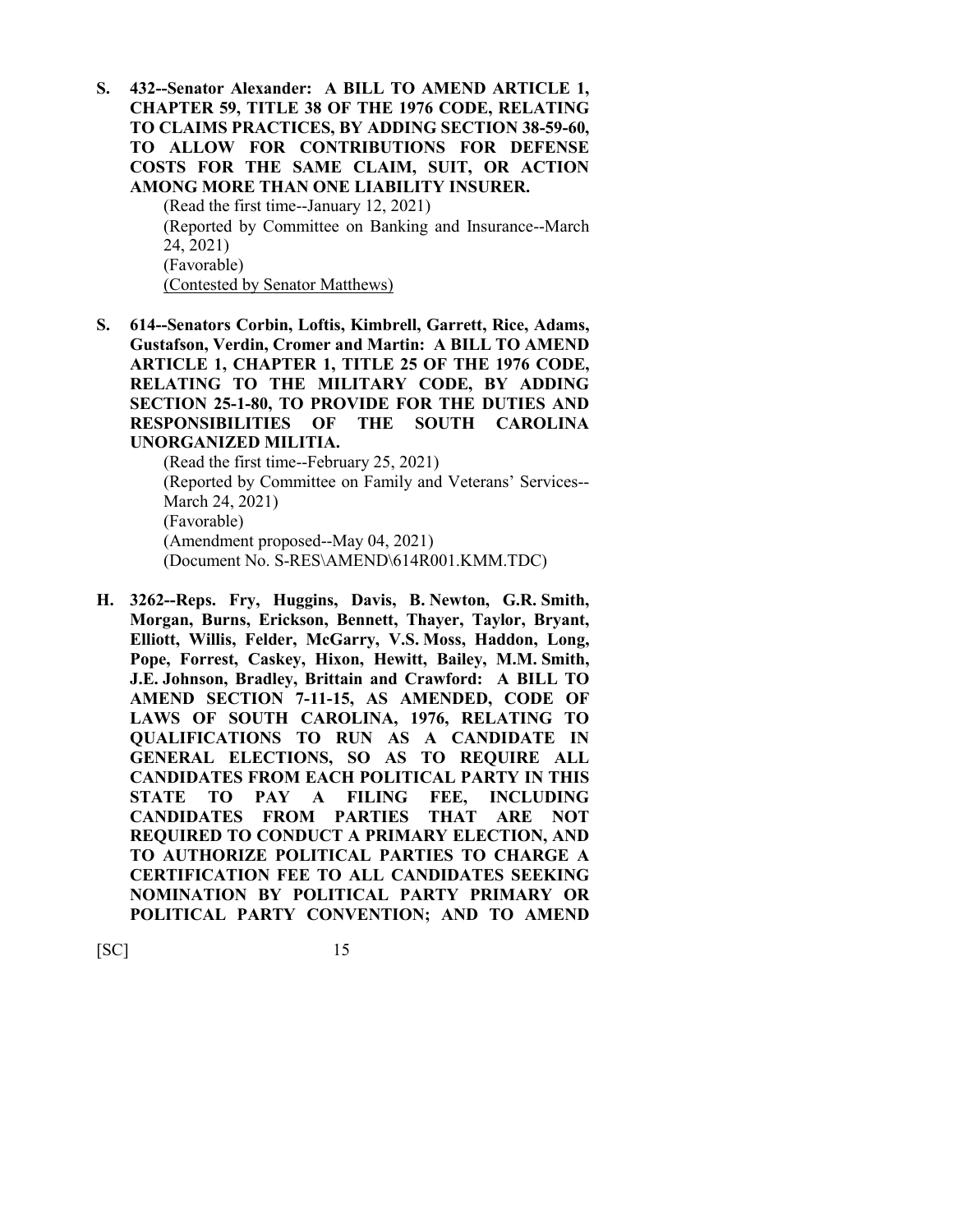**SECTION 7-11-210, RELATING TO THE NOTICE OF CANDIDACY AND PLEDGE, SO AS TO REQUIRE CANDIDATES TO AFFIRM THEIR PARTICIPATION IN AT LEAST THREE OF THE LAST FOUR STATEWIDE PARTY PRIMARIES, OR, IN THE ALTERNATIVE, IF PRECLUDED FROM PARTICIPATION DUE TO AGE, PERSONAL HEALTH, RESIDENCY, OR ACTIVE MILITARY SERVICE, CANDIDATES MAY PLEDGE THAT THEY ARE BONA FIDE MEMBERS OF THE POLITICAL PARTY WHOSE NOMINATION THEY ARE SEEKING, AND TO PROVIDE THAT THE STATE PARTY CHAIRMAN, IF PERMITTED BY PARTY RULE, MAY REQUIRE ADDITIONAL VERIFICATION WHEN A CANDIDATE'S AFFIRMATION OF BONA FIDE PARTY MEMBERSHIP IS DISPUTED, AND THAT THE STATE CHAIRMAN IS THE FINAL AUTHORITY TO RESOLVE QUESTIONS REGARDING BONA FIDE PARTY MEMBERSHIP.**

(Read the first time--February 25, 2021) (Reported by Committee on Judiciary--March 24, 2021) (Favorable with amendments) (Contested by Senator Martin)

**S. 150--Senators Davis, Hutto, Malloy, Rankin, Goldfinch, Harpootlian, Fanning, Matthews, Kimpson, Jackson, Leatherman, Grooms, Adams, Stephens, Shealy and McLeod: A BILL TO ENACT THE "SOUTH CAROLINA COMPASSIONATE CARE ACT"; TO AMEND CHAPTER 53, TITLE 44 OF THE 1976 CODE, RELATING TO POISONS, DRUGS, AND OTHER CONTROLLED SUBSTANCES, BY ADDING ARTICLE 20, TO PROVIDE FOR THE SALE OF MEDICAL CANNABIS PRODUCTS AND THE CONDITIONS UNDER WHICH A SALE CAN OCCUR; TO AMEND SECTION 12-36-2120(69) OF THE 1976 CODE, RELATING TO EXEMPTIONS FROM THE SOUTH CAROLINA SALES AND USE TAX, TO PROVIDE THAT CANNABIS SOLD BY A DISPENSARY TO A CARDHOLDER IS EXEMPT FROM A CERTAIN SALES TAX; TO REPEAL ARTICLE 4, CHAPTER 53, TITLE 44 OF THE 1976 CODE, RELATING TO CONTROLLED**

 $[SC]$  16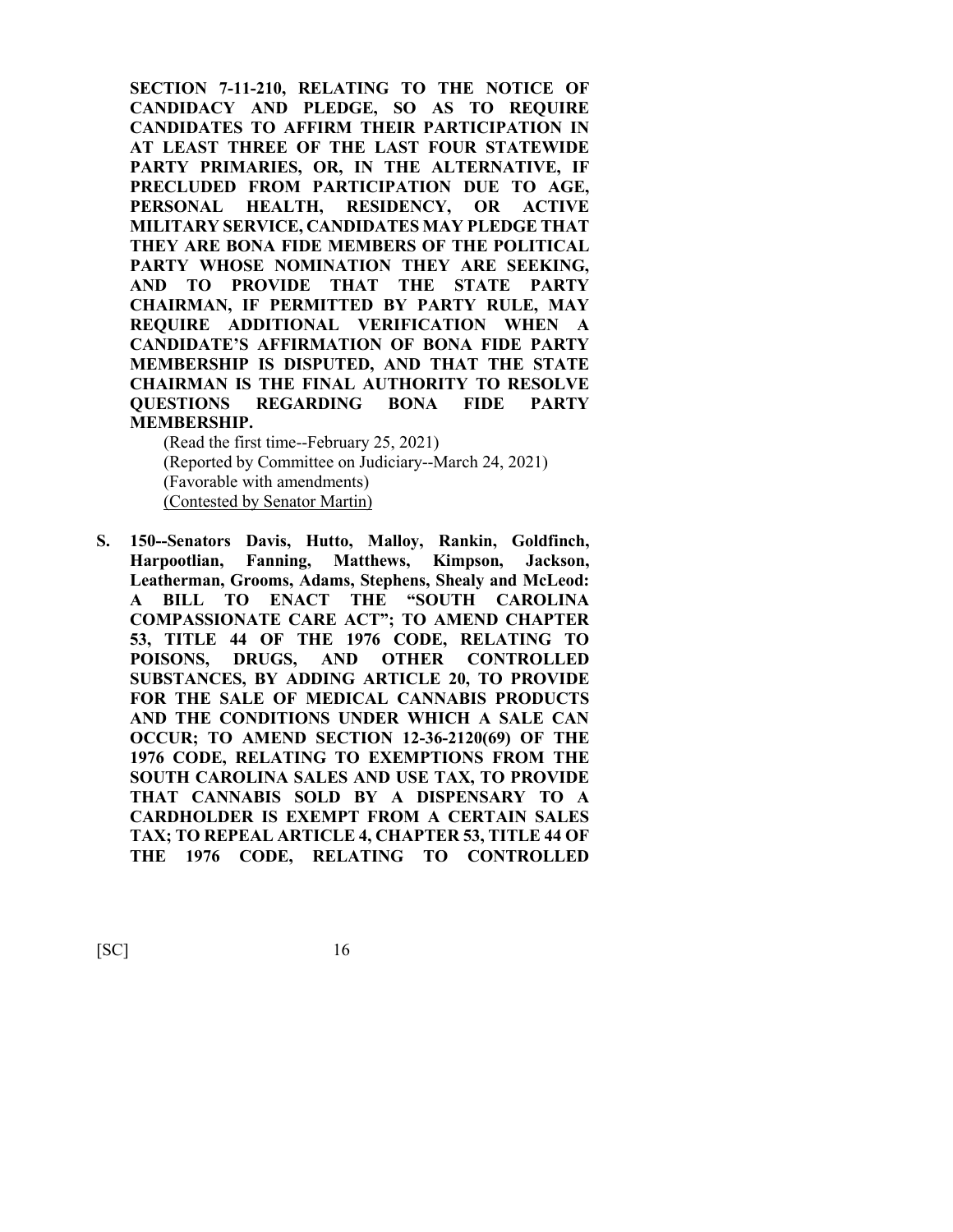## **SUBSTANCES THERAPEUTIC RESEARCH; AND TO DEFINE NECESSARY TERMS.**

(Read the first time--January 12, 2021) (Reported by Committee on Medical Affairs--March 31, 2021) (Favorable with amendments) (Contested by Senator Hembree)

**S. 41--Senator Grooms: A BILL TO AMEND SECTION 31-12-70(A)(16) OF THE 1976 CODE, RELATING TO THE POWERS OF REDEVELOPMENT AUTHORITIES, TO PROVIDE THAT CERTAIN REDEVELOPMENT FEES MAY BE USED FOR FINANCING, ACQUIRING, DEVELOPING, SUPPORTING, AND OPERATING CERTAIN MUSEUM PROJECTS.**

(Read the first time--January 12, 2021) (Reported by Committee on Labor, Commerce and Industry-- April 08, 2021) (Favorable) (Contested by Senator Peeler)

**H. 3024--Reps. Henegan, Robinson, Thigpen, Pendarvis, Yow, Bryant, D.C. Moss, Matthews, Brawley and Stavrinakis: A BILL TO AMEND THE CODE OF LAWS OF SOUTH CAROLINA, 1976, BY ADDING SECTION 40-7-355 SO AS TO AUTHORIZE THE STATE BOARD OF BARBER EXAMINERS TO ISSUE MOBILE BARBERSHOP PERMITS, TO ESTABLISH PERMIT REQUIREMENTS, AND TO FURTHER PROVIDE FOR THE REGULATION OF MOBILE BARBERSHOPS.**

(Read the first time--March 10, 2021) (Reported by Committee on Labor, Commerce and Industry-- April 08, 2021) (Favorable with amendments) (Contested by Senator Setzler)

**H. 3681--Reps. Simrill, Rutherford, Bannister, West and Lowe: A BILL TO AMEND THE CODE OF LAWS OF SOUTH CAROLINA, 1976, BY ADDING SECTION 44-95-45 SO AS TO PROVIDE THAT POLITICAL SUBDIVISIONS OF THIS STATE MAY NOT ENACT ANY LAWS, ORDINANCES, OR RULES PERTAINING TO INGREDIENTS, FLAVORS, OR LICENSING OF CIGARETTES, ELECTRONIC SMOKING DEVICES, E-LIQUID, VAPOR PRODUCTS, TOBACCO**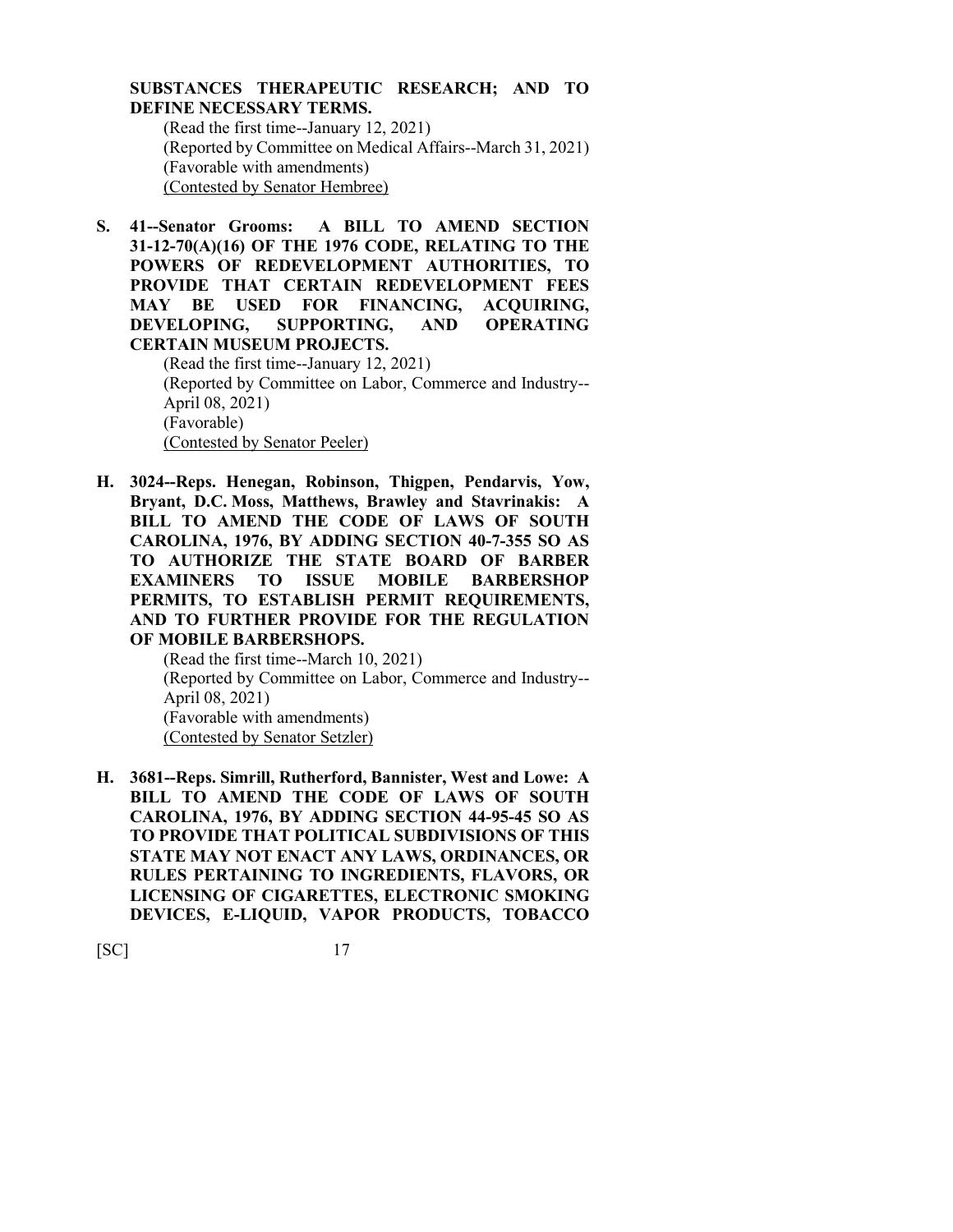## **PRODUCTS, OR ALTERNATIVE NICOTINE PRODUCTS; AND TO PROVIDE THAT SUCH LAWS, ORDINANCES, AND RULES ENACTED BY A POLITICAL SUBDIVISION PRIOR TO DECEMBER 31, 2020, ARE NOT SUBJECT TO THE PREEMPTION IMPOSED BY THIS ACT.**

(Read the first time--April 8, 2021) (Polled by Committee on Medical Affairs--April 22, 2021) (Favorable) (Contested by Senators Senn, Shealy, McElveen and Hutto)

**H. 3244--Reps. Collins, Cobb-Hunter, Huggins, Thayer, Anderson, Caskey, Govan and S. Williams: A BILL TO AMEND THE CODE OF LAWS OF SOUTH CAROLINA, 1976, TO ENACT THE "EMPLOYMENT FIRST INITIATIVE ACT" BY ADDING CHAPTER 5 TO TITLE 41 SO AS TO PROVIDE NECESSARY DEFINITIONS, TO ESTABLISH POLICIES SUPPORTIVE OF COMPETITIVE AND INTEGRATED EMPLOYMENT OF INDIVIDUALS WITH DISABILITIES, TO CREATE RELATED RESPONSIBILITIES FOR STATE AGENCIES AND POLITICAL SUBDIVISIONS OF THE STATE, TO CREATE THE "SOUTH CAROLINA EMPLOYMENT FIRST OVERSIGHT COMMISSION", AND TO PROVIDE FOR THE COMPOSITION, FUNCTION, AND DUTIES OF THE COMMISSION.**

(Read the first time--March 3, 2021) (Reported by Committee on Labor, Commerce and Industry-- April 27, 2021) (Favorable with amendments)

**S. 290--Senators Climer, Senn, Campsen, Loftis, Rice, Peeler, Turner, Davis, Hembree and Gustafson: A BILL TO AMEND SECTIONS 44-7-110, 44-7-120, 44-7-130, 44-7-140, 44-7-150, AND 44-7-320 OF THE 1976 CODE, ALL RELATING TO THE REGULATION OF HEALTH CARE FACILITIES IN THE STATE, TO ELIMINATE REFERENCES TO CERTIFICATE OF NEED REQUIREMENTS; TO REPEAL SECTIONS 44-7-160, 44-7-170, 44-7-180, 44-7-190, 44-7-200, 44-7-210, 44-7-220, 44-7-225, 44-7-230, AND 44-7-240 OF THE 1976 CODE, ALL RELATING TO THE CERTIFICATE OF NEED PROGRAM; AND TO RENAME ARTICLE 3,**

[SC] 18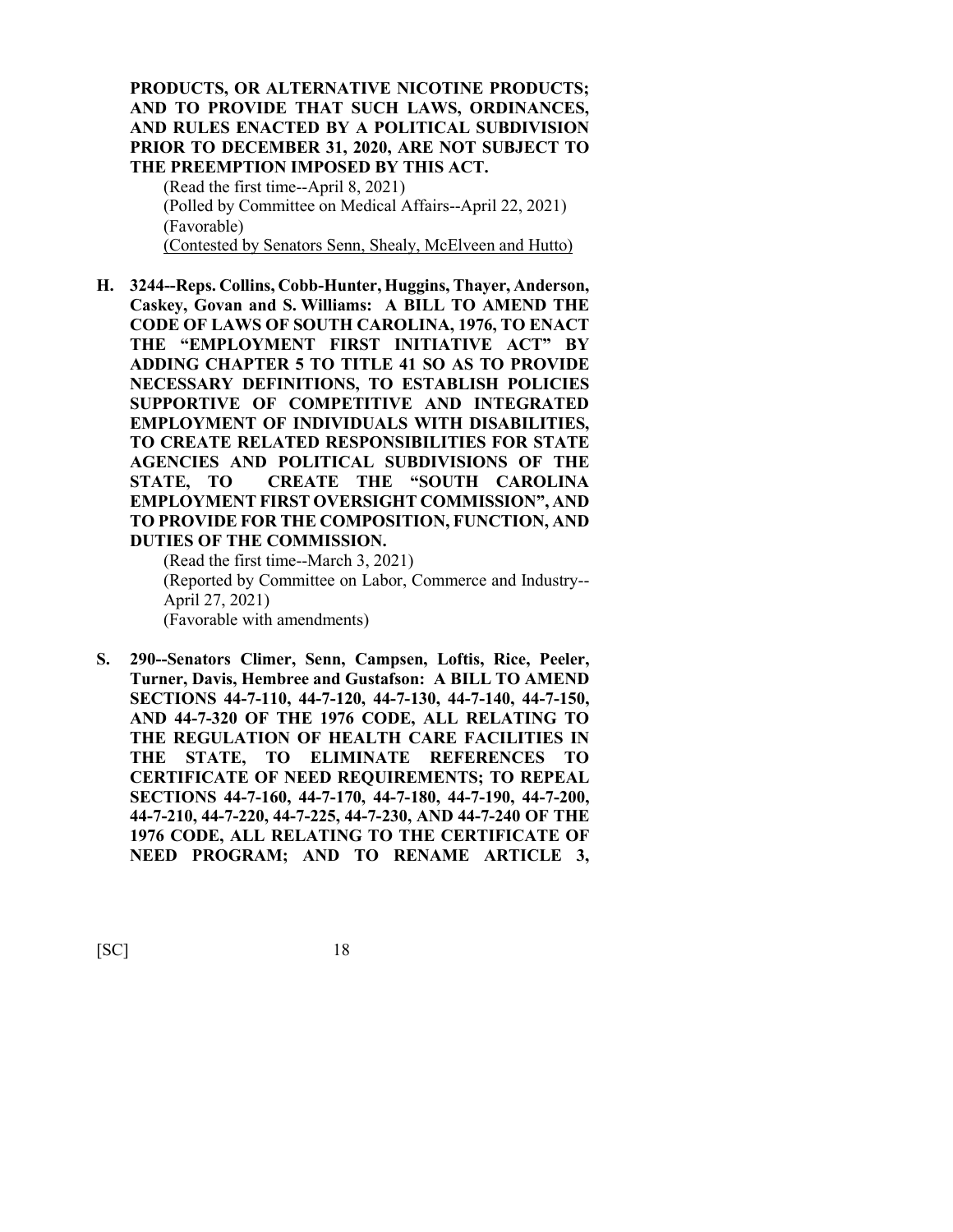**CHAPTER 7, TITLE 44 OF THE 1976 CODE AS THE "STATE HEALTH FACILITY LICENSURE ACT".** (Read the first time--January 12, 2021) (Recalled from Committee on Medical Affairs--April 28, 2021) (Contested by Senator Scott)

**H. 3612--Reps. Lucas, Allison, M.M. Smith, Calhoon, Govan, Davis, Murray, Gilliard, Carter, Anderson and Weeks: A BILL TO AMEND THE CODE OF LAWS OF SOUTH CAROLINA, 1976, SO AS TO ENACT THE "SOUTH CAROLINA COMPUTER SCIENCE EDUCATION INITIATIVE ACT" BY ADDING SECTION 59-29-250 SO AS TO PROVIDE FOR THE EXPANSION AND ENHANCEMENT OF COMPUTER SCIENCE EDUCATION IN PUBLIC HIGH SCHOOLS THROUGH THE CREATION AND IMPLEMENTATION OF A STATEWIDE COMPUTER SCIENCE EDUCATION PLAN AND THE REQUIREMENT THAT EACH PUBLIC SCHOOL OFFERS AT LEAST ONE COMPUTER SCIENCE COURSE THAT MEETS CERTAIN CRITERIA.**

> (Read the first time--February 3, 2021) (Reported by Committee on Education--April 28, 2021) (Favorable)

**H. 3308--Reps. Huggins, Hill, Forrest, Caskey and Hixon: A BILL TO AMEND SECTION 50-21-870, CODE OF LAWS OF SOUTH CAROLINA, 1976, RELATING TO PERSONAL WATERCRAFT AND BOATING SAFETY, SO AS TO INCREASE DISTANCE LIMITS BETWEEN A WATERCRAFT OPERATING IN EXCESS OF IDLE SPEED UPON CERTAIN WATERS OF THIS STATE AND A MOORED OR ANCHORED VESSEL, WHARF, DOCK, BULKHEAD, PIER, OR PERSON IN THE WATER.**

(Read the first time--March 16, 2021) (Recalled from Committee on Fish, Game and Forestry--April 28, 2021) (Contested by Senator Gustafson)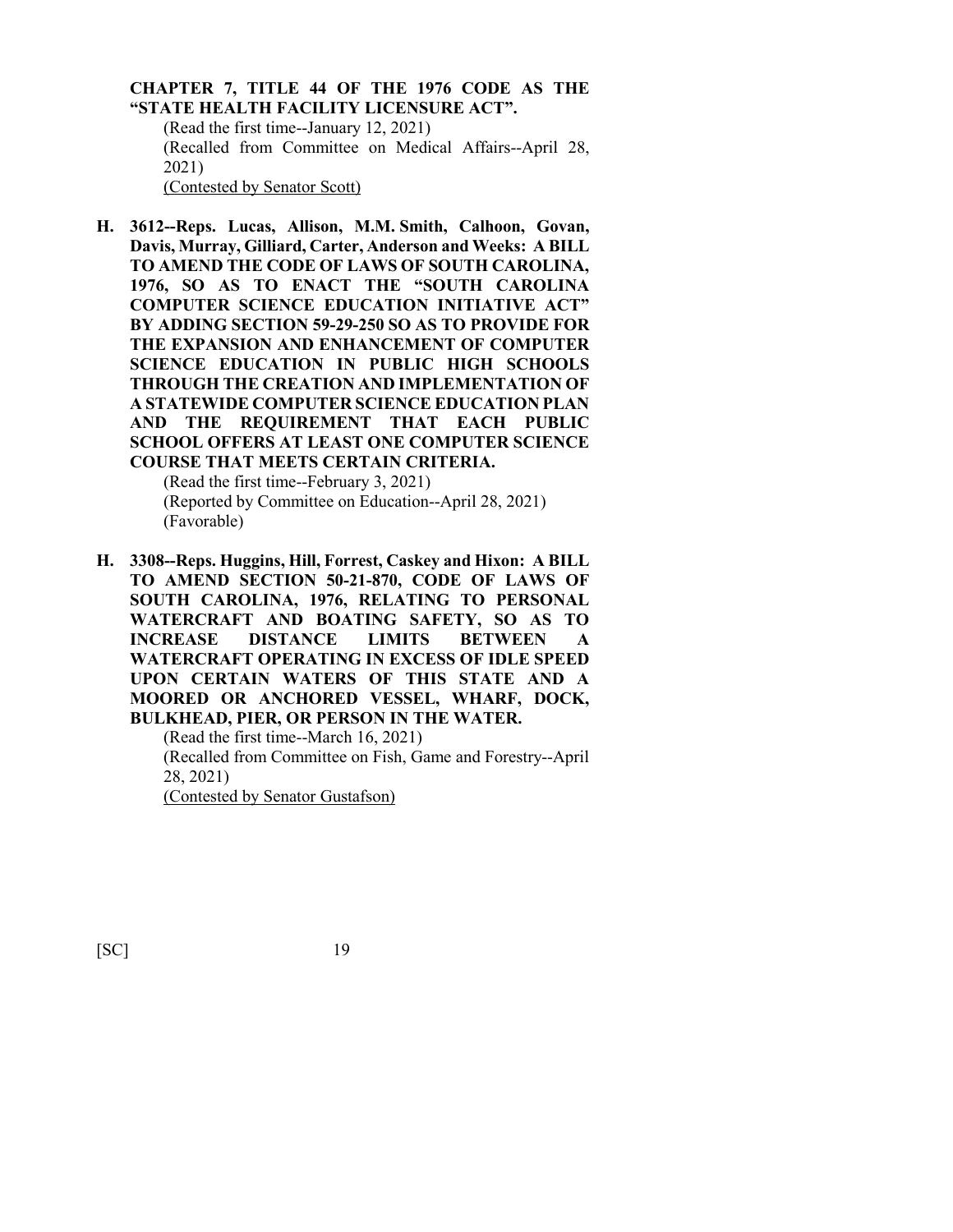**H. 3222--Reps. Davis, Forrest, Hiott, Cobb-Hunter, Jefferson, R. Williams and J. Moore: A BILL TO AMEND SECTION 44-96-100, CODE OF LAWS OF SOUTH CAROLINA, 1976, RELATING IN PART TO PENALTIES FOR VIOLATING WASTE TIRE REGULATIONS, SO AS TO CHANGE CERTAIN PENALTY REQUIREMENTS; TO AMEND SECTION 44-96-170, RELATING TO THE REGULATION OF WASTE TIRES, SO AS TO AUTHORIZE THE DEPARTMENT OF HEALTH AND ENVIRONMENTAL CONTROL TO PROMULGATE REGULATIONS AND MAKE CERTAIN PERMITTING DECISIONS CONCERNING WASTE TIRE MANAGEMENT; AND FOR OTHER PURPOSES.**

(Read the first time--February 3, 2021)

(Reported by Committee on Medical Affairs--April 29, 2021) (Favorable)

[SC] 20